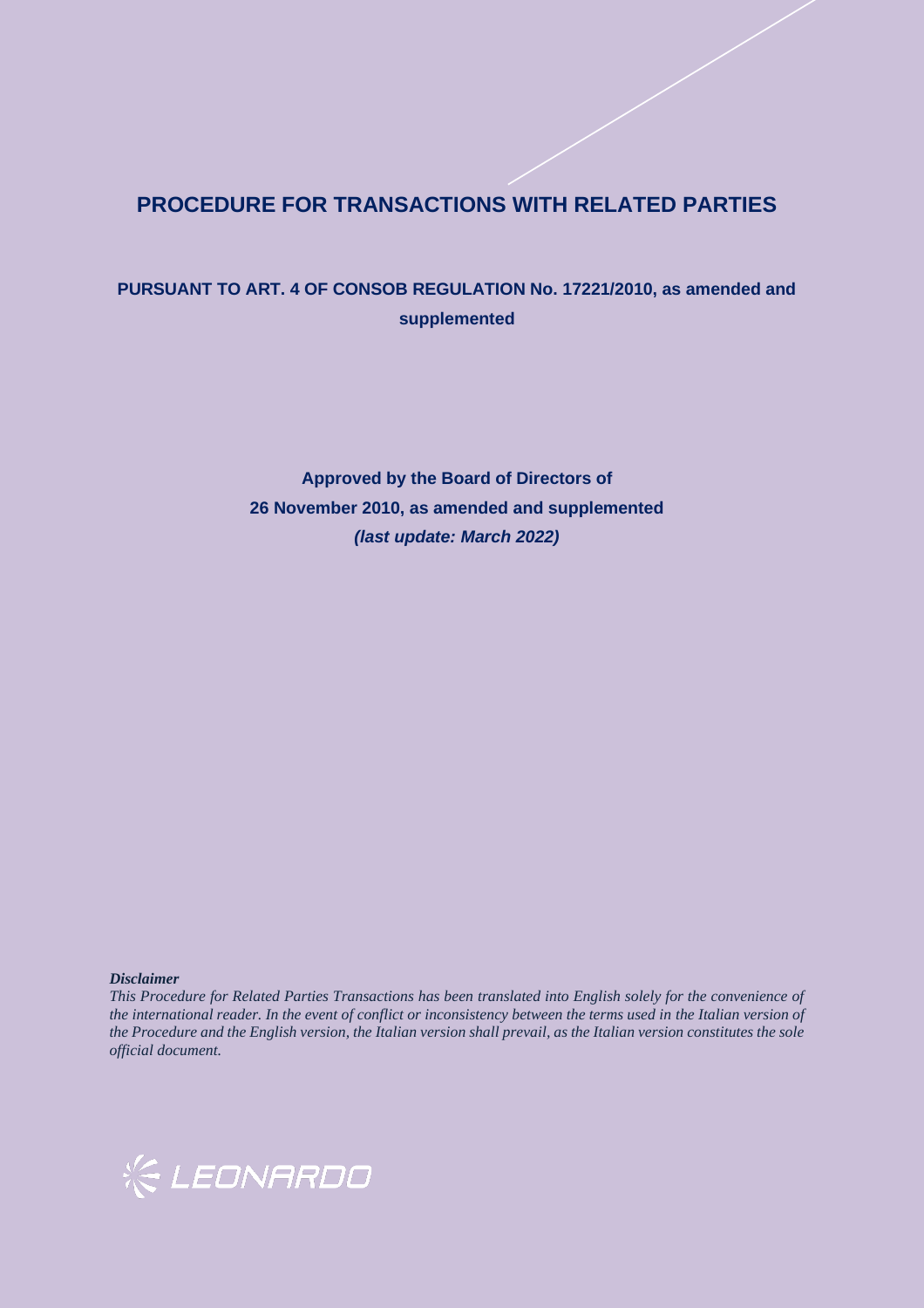LEONARDO – SOCIETÀ PER AZIONI REGISTERED OFFICE: PIAZZA MONTE GRAPPA 4, ROME. SHARE CAPITAL OF € 2,543,861,738.00 FULLY PAID-UP REGISTER OF THE COMPANIES OF ROME AND TAX CODE 00401990585 leonardo@pec.leonardo.com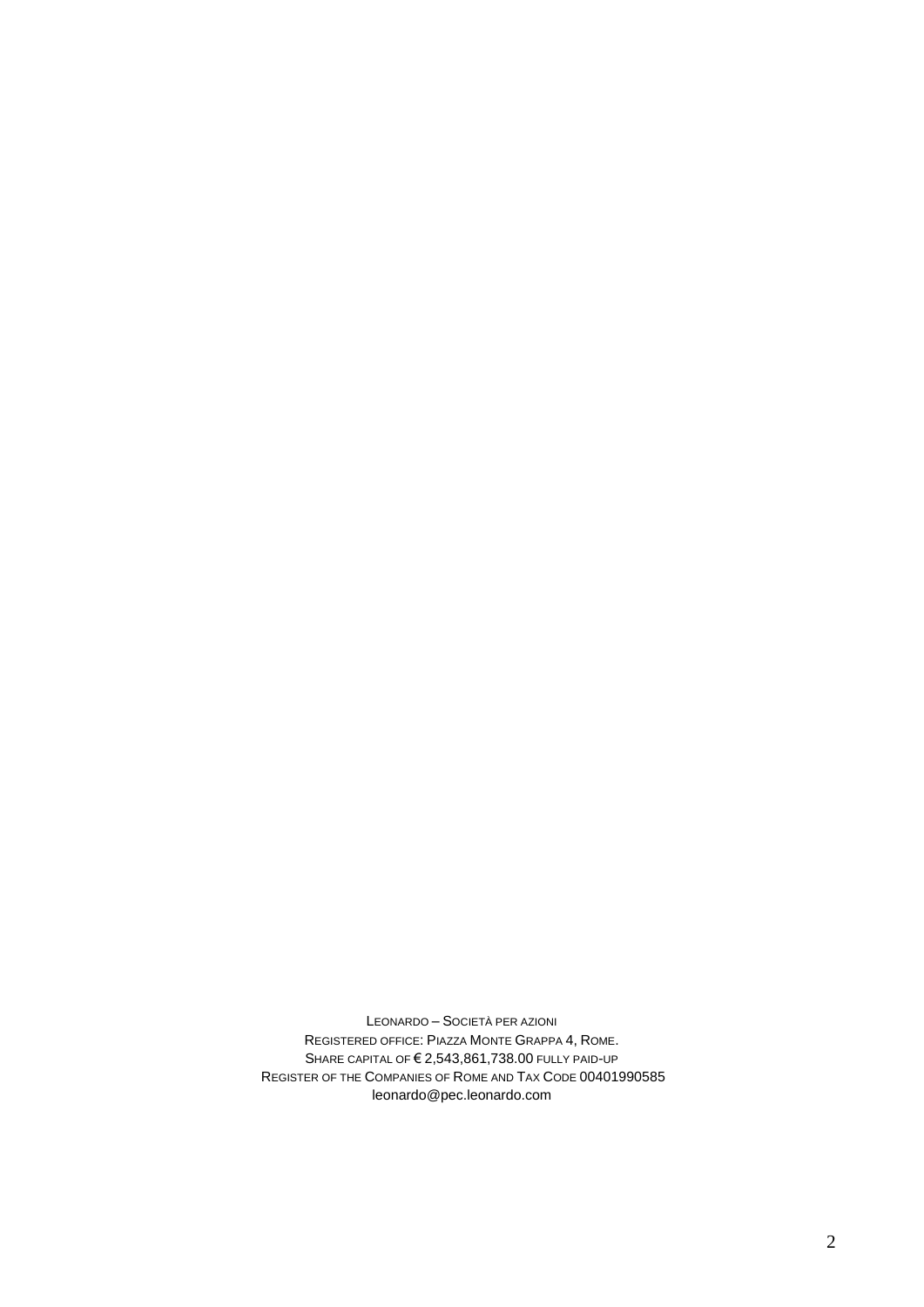# **TABLE OF CONTENTS**

| 1.                             |                                                               |  |
|--------------------------------|---------------------------------------------------------------|--|
| 2.                             |                                                               |  |
| 3.<br>3.1<br>3.2<br>3.3<br>3.4 |                                                               |  |
| $\overline{4}$ .               |                                                               |  |
| 5.<br>5.1<br>5.2<br>5.3        |                                                               |  |
| 6<br>6.1<br>6.2<br>6.3         |                                                               |  |
| 7.                             |                                                               |  |
| 8.                             |                                                               |  |
| 9.                             |                                                               |  |
| 10.                            |                                                               |  |
| 11.                            |                                                               |  |
| 12.                            |                                                               |  |
| 13.                            |                                                               |  |
| 14.                            |                                                               |  |
|                                |                                                               |  |
|                                | Definitions of Related Parties and Related Party Transactions |  |

[and definitions functional to them according to the international accounting standards](#page-22-2)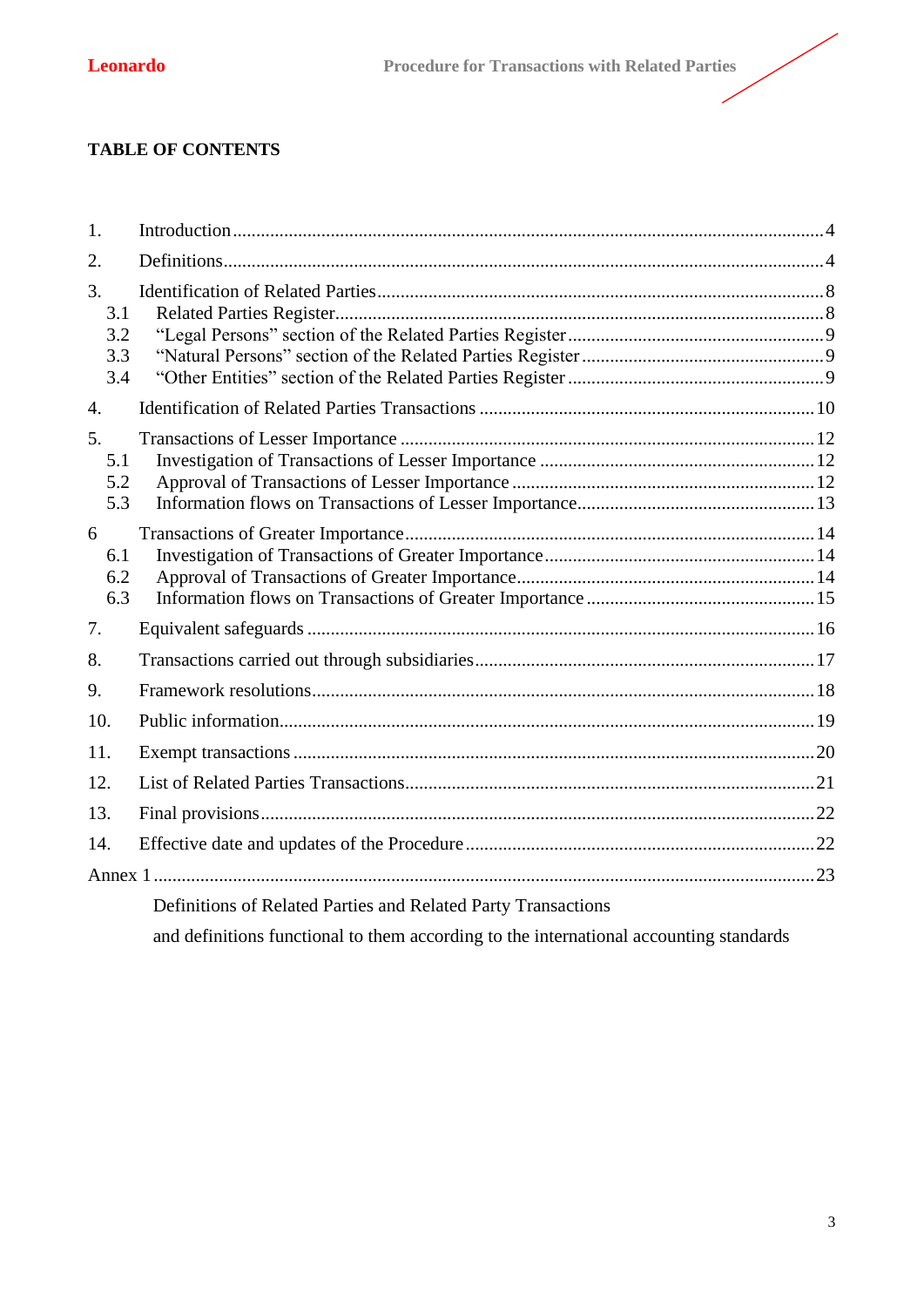#### <span id="page-3-0"></span>**1. Introduction**

This procedure (the "**Procedure**") was approved by the Board of Directors of Leonardo S.p.A. ("**Leonardo**" or the "**Company**") on 26 November 2010 (as well as periodically updated) pursuant to Art. 2391-bis of the Italian Civil Code and Art. 4, paragraphs 1 and 3, of the Consob Regulation containing provisions on related party transactions, adopted with Resolution No. 17221 of 12 March 2010, as amended and supplemented **<sup>1</sup>** (the "**Regulation**").

The Procedure has the purpose of defining, on the basis of the principles indicated in the Regulation, rules aimed at ensuring the transparency and substantial and procedural correctness of the Transactions with Related Parties carried out by the Company, directly or through its subsidiaries.

The Procedure is an essential part of the Internal Control and Risk Management System that belongs to the Company and of the Leonardo Organizational Model pursuant to Legislative Decree No. 231 of 8 June 2001.

The Procedure has the value of an instruction given by Leonardo to its subsidiaries under Article 114, section 2, of the Consolidated Finance Act (Legislative Decree no. 58 of 24 February 1998, as amended and supplemented) together with the operational dispositions predisposed in the ambit of the related implementation.

#### <span id="page-3-1"></span>**2. Definitions**

- 2.1 For the purposes of this Procedure, the following definitions apply:
- a) "**Independent Directors**": the directors recognized by the Company as independent in accordance with the *Corporate Governance* Code to which the Company adheres.
- b) "**Related Directors**": Directors who are counterparties of a Transaction or Related Parties of a Transaction the counterparty.
- c) "**Directors involved in the Transaction**": Directors who have an interest in a Related Party Transaction, on their own behalf or on behalf of third parties, in conflict with that of the Company; for the purposes of the Procedure; the notion includes, by way of example, the "Related Directors", as well as the Directors of the counterparty company of the Transaction or its parent company.
- d) "**Committee for Related Party Transactions**" or "**Committee**": the Control and Risks Committee established in accordance with the *Corporate Governance* Code, the activities of which are governed by a specific regulation approved by the Board of Directors and available

**<sup>1</sup>** Regulation No. 17221/2010 subsequently amended with Resolutions No. 17389 of 23 June 2010, No. 19925 of 22 March 2017, No. 19974 of 27 April 2017 and No. 21624 of 10 December 2020.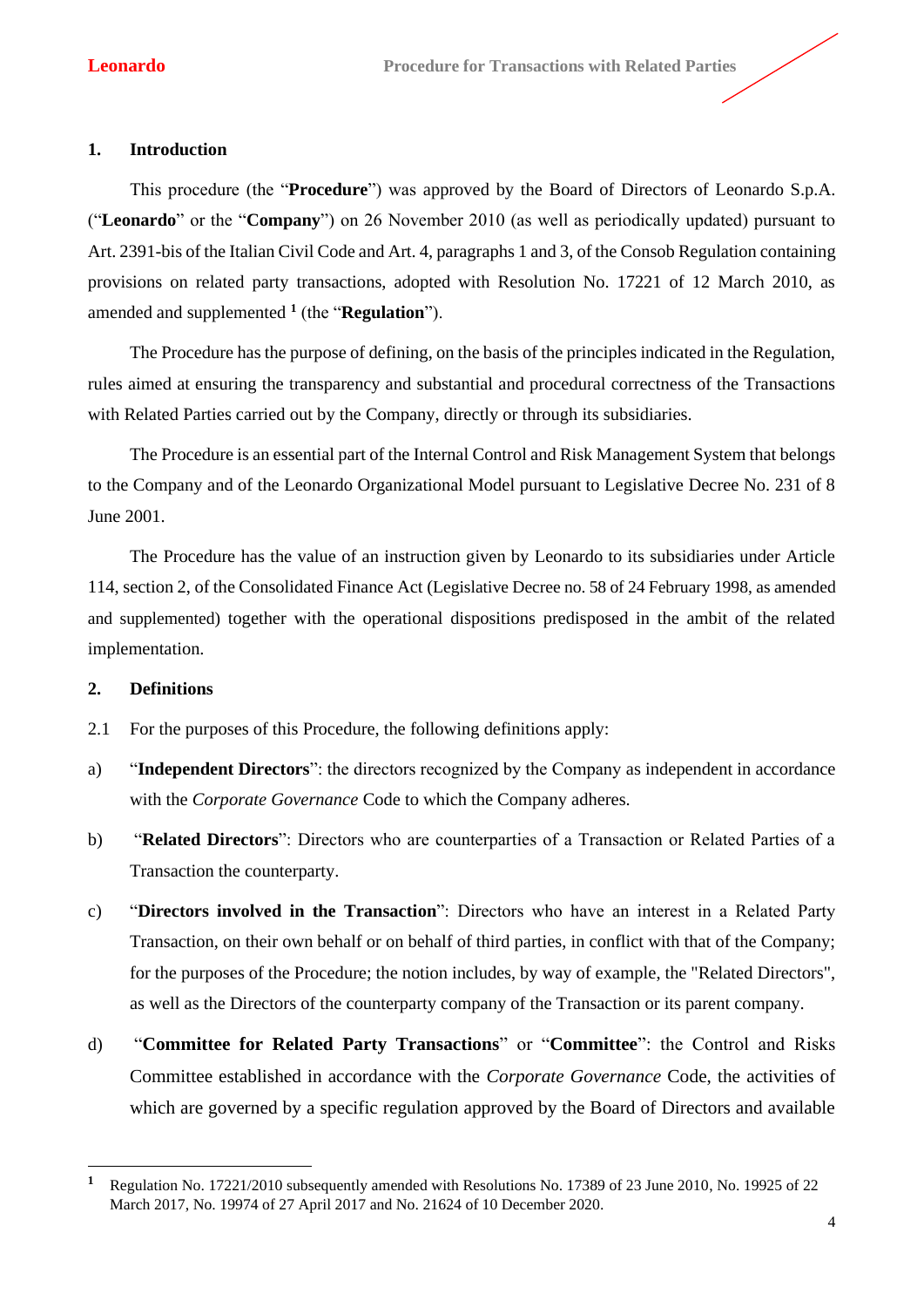on the Company's website ([www. leonardocompany.com](http://www.finmeccanica.com/)). Furthermore, the Committee is responsible for issuing its opinion with respect to any changes to the Procedure (with exception of those changes pursuant to Article 13.2 below, if any) in accordance with Article 4, section 3, of the Regulation.

e) **"Market-equivalent or standard terms"**: conditions similar to those usually adopted for unrelated parties for transactions of a corresponding type, size and risk, or based on regulated tariffs or prices, or adopted for persons with whom the Company (or its subsidiaries) is legally obliged to agree a specific valuable consideration. This generally includes adequately documented and verifiable conditions, determined as a result of a competitive procedure (whether public or private) and by virtue of the application of regulations or corporate procedures/guidelines.

#### f) **"Executives with Strategic Responsibilities"**:

the subjects defined as such on the basis of the international accounting standards listed in the Appendix to the Regulations (**Annex 1**), to which the contents are referred.

For the purposes of the Procedure, Executives with Strategic Responsibilities of Leonardo or – where applicable  $-$  of its parent, have to be considered:

- (i) the members of the Board of Directors;
- (ii) the regular members of the Board of Statutory Auditors;
- (iii) those holding the office of Chief Operating Officer;
- (iv) the Executive in charge of preparing the accounting documents of the Company, according to Article 154-*bis* of the Consolidated Act;
- (v) the Heads of Divisions;
- (vi) the Heads of organizational units dedicated to the business. **2**
- g) "**Leonardo Group**": Leonardo and the companies under its direct or indirect control.
- h) "**Significant Interests**": for the purposes of Article 14, section 2 of the Regulation and of Article 11 of the Procedure, Significant Interests have to be considered those interests arising from relations of a participatory or financial nature with the subsidiaries or associates of Leonardo which are counterparties to a specific Transaction, if such relations are able to direct, in an exclusive or priority way, the managing decisions of the Company, the subsidiary or the associate, to the interests of another Related Party of the Company.

<sup>&</sup>lt;sup>2</sup> Subjects with specific decision-making autonomy and greater spending autonomy, in line with the attribution to them of the qualification and responsibility of the "Employer", pursuant to and by effect of the regulations on health and safety at workplace, the environment and major accidents.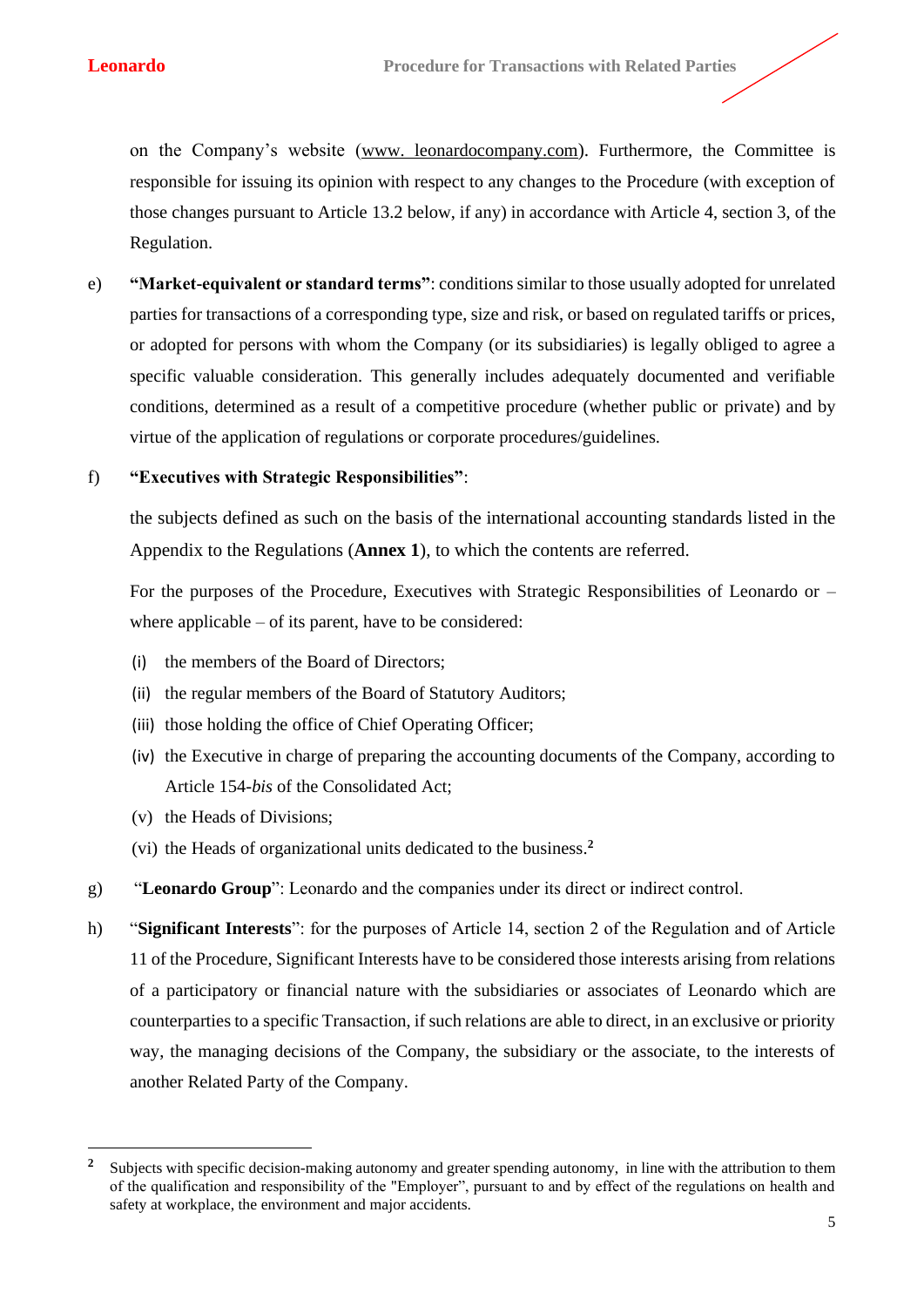Significant Interests may be considered existing if the other Related Party (i) is one of the Executives with Strategic Responsibilities either of Leonardo or of one of its subsidiaries or associates and is the beneficiary of a share incentive plan (or other performance-related remuneration) directly and significantly based on the performance of that subsidiary or associate or (ii) has an equity investment in the subsidiary or associate, the effective weighting of which is greater than the effective weighting of the equity investment held directly or indirectly by that related party in the Company. In considering each possible Related Parties relationship, attention is directed to the substance of the relationship and not to its mere legal form. In any case, Significant Interests are not considered to be those deriving from the mere sharing of one or more Directors or other Executives with Strategic Responsibilities between the Company and its subsidiaries or associates.

- i) "**LSC**": Corporate Affairs, *Compliance*, Criminal Law and Anti-corruption O.U. (managed by the *Group General Counsel*) established within Leonardo.
- j) "**Related Party Transaction**" or "**Transaction**": any transfer of resources, services or obligations between the Company and a Related Party, regardless of whether valuable consideration has been agreed;
- k) "**Transactions of Negligible Amount**": the following Transactions, identified by the Company (pursuant to Article 4, paragraph 1, subpara. a) of the Regulation) on the basis of the following criteria:
	- **1) -** assignment of remuneration and economic benefits, in any form, for an amount not exceeding € **250,000** per year, or
		- assignments for intellectual work for an amount not exceeding € **500,000**,

to the following subjects:

- **a)** to members of the management and control bodies or other Executives with Strategic Responsibilities of Leonardo or, where applicable, of its controlling party;
- **b)** to members of Leonardo's Supervisory Board or, where applicable, of its controlling entity;
- **c)** to the close relatives of the subjects referred to in subparas. a) and b) above;
- **d)** to entities in which a party referred to in subparas. a), b) and c) above holds a significant share, in any case not less than 20% of the voting rights;
- 2) other transactions not more than  $\epsilon$  3 million.
- l) "**Transactions of Lesser Importance**": Transactions other than Transactions of Greater Importance and Transactions for Smaller Amounts.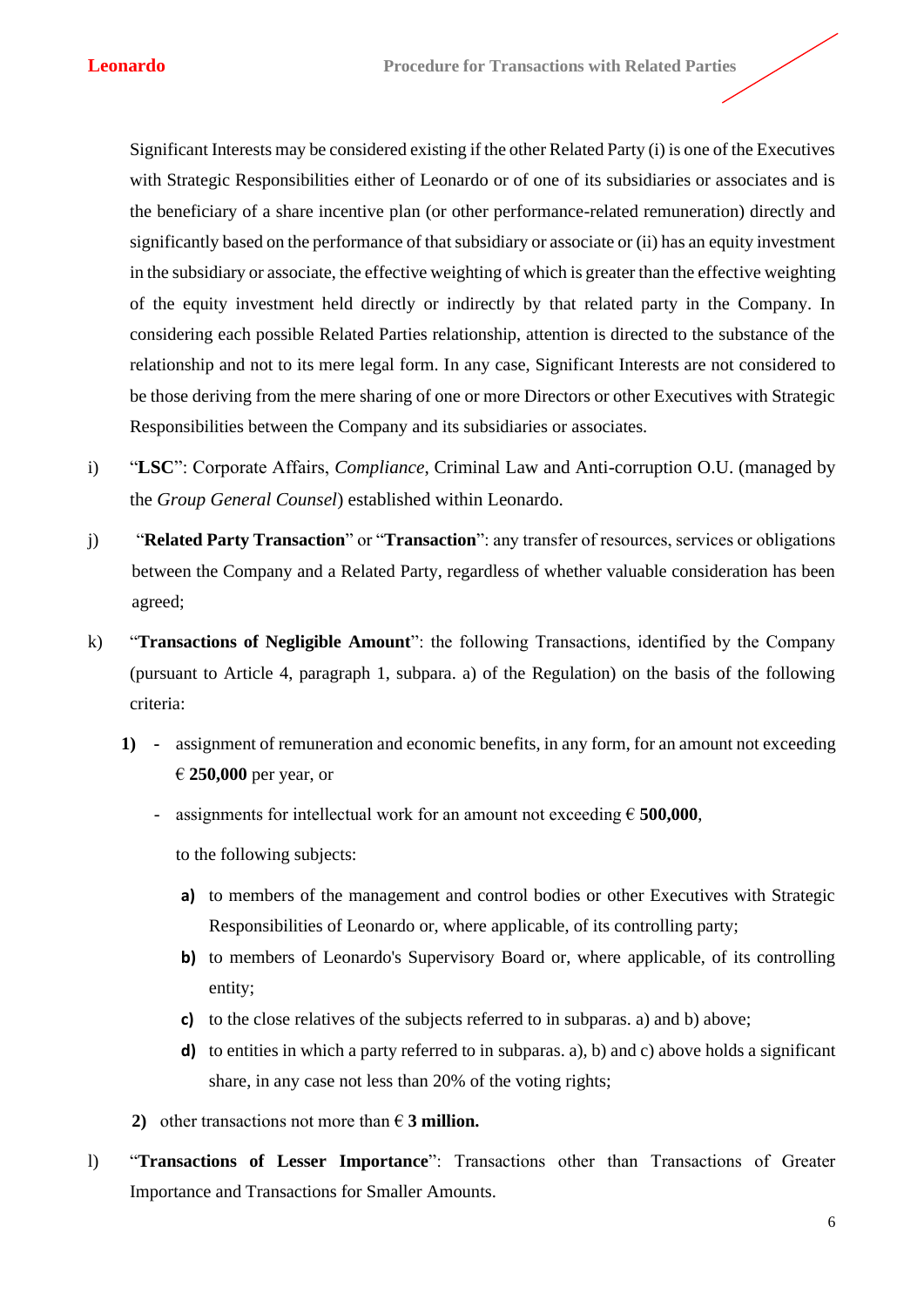- m) "**Transactions of Greater Importance**": Transactions in which at least one of the indexes of significance set forth in Annex 3 of the Regulation, applicable depending on the specific Transaction, exceeds the thresholds therein. In accordance with paragraph 1.3 of Annex 3 to the Regulation, the Company has decided not to identify significance thresholds lower than the aforementioned criteria for Transactions that might have an impact on the operational autonomy of the issuer.
- n) "**Ordinary Transactions**": Transactions falling in the ordinary course of business and related financial activities of the Company and/or the Leonardo Group; in case of Transactions carried out through subsidiaries it is considered, in order to assess the regular nature of the Transaction, the activity carried out by the subsidiary, except where such subsidiary is a special purpose vehicle set up to perform that Transaction, in which case the regularity must also be verified with regard to at least one of the activities carried out by Leonardo Group.
- o) "**Body competent to resolve on the Transaction**": the Board of Directors for transactions falling in its competence, as well as – limited to Transactions of Lesser Importance – the Chief Executive Officer or the Heads of Divisions or the *Business* Unit Deputy Managing Directors for the transactions to them delegated.
- p) "**Related Parties**": the subjects defined as such on the basis of the international accounting standards listed in the Appendix to the Regulations (**Annex 1**), to which the contents are referred.

Pursuant to Article 4, section 2 of the Regulation, the Company has decided to extend the Procedure also to the members of the Surveillance Body of the Company or – where applicable – of its parent.

- q) "**Equivalent Controls**": the controls set forth in Article 7 below, to be adopted if, with regard to a specific Transaction, one or more members of the Committee for Related Parties Transactions are related Directors.
- r) **"(UE) Regulation No. 596/2014"**: (EU) Regulation No. 596/2014 of the European Parliament and of the Council of 16 April 2014 on market abuse.
- s) "**Issuers' Regulation**": the Regulation adopted by CONSOB with Resolution No. 11971 of 14 May 1999, as amended and supplemented, concerning the regulation of issuers.
- t) "**Close family members**": Close family members relevant for the purposes of the Procedure are the subjects defined as such on the basis of the international accounting standards listed in the Appendix to the Regulations (**Annex 1**), to the contents of which reference should be made.
- u) "**Consolidated Finance Act**": the Consolidated Finance Act in accordance with the Legislative Decree no. 58 of 24 February 1998 as amended from time to time.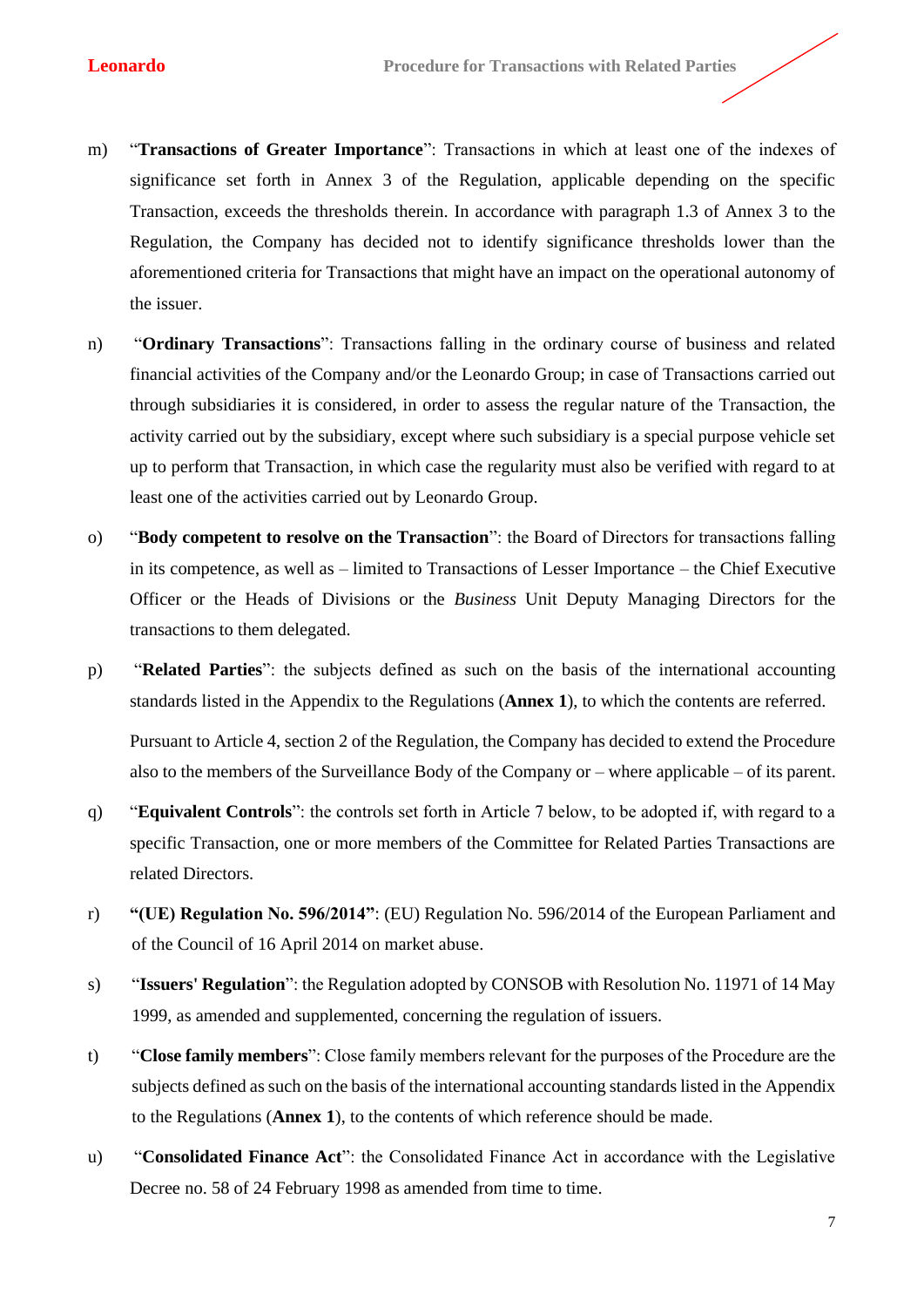2.2 For any terms not specifically defined in the Procedure, please see the Regulation.

#### <span id="page-7-0"></span>**3. Identification of Related Parties**

#### <span id="page-7-1"></span>*3.1 Related Parties Register*

- 3.1.1 For the purposes of the Procedure, the Company shall have a special Register in which Related Parties are listed (the "**Register**").
- 3.1.2 The LSC/*Group Corporate Affairs* organizational unit of the Company is responsible for the management and updating of the Register with the support of the other organizational units of Leonardo's Corporate Center and Divisions, for matters falling in their competence, of the Secretaries of the Board of Directors, of the Board of Statutory Auditors and of the Surveillance Body, as well as of the relevant organizational units of the companies of Leonardo Group. To this end, to the extent of their respective relevance, the aforementioned organizational units or Secretariats, according to the provisions of the specific information flows and operational procedures in place within the Group, are required to promptly notify the LSC/*Group Corporate Affairs* organizational unit the supervening circumstances of which they have become aware and which may in any case affect or influence the qualification of a Related Party or the related identifying elements.
- 3.1.3 The Register and the corresponding updates shall be made available to the organizational units of Leonardo's Corporate Center and Divisions, in addition to the companies within the Leonardo Group, and used by them to verify the existence of a Related Party Transaction relevant for the purposes of the Procedure.
- 3.1.4 The organizational units of the *Corporate Center* and the Divisions of Leonardo, as well as the subsidiaries, identify and promptly communicate LSC/*Group Corporate Affairs* the names of one or more persons ("Reference Beings") responsible for the obligations required by the Procedure (with particular regard to the activities contemplated by the subsequent Articles 4, 5, 6, 8, 10 and 12), as well as the names of one or more persons to be authorized to access the Register, also promptly reporting any subsequent updates.

Unless otherwise specified, the Company will enable each Reference Being to access the Register.

3.1.5 The Register is divided into a section dedicated to Related Parties "Legal Persons", one dedicated to Related Parties "Natural Persons" and one dedicated to Related Parties "Other Entities".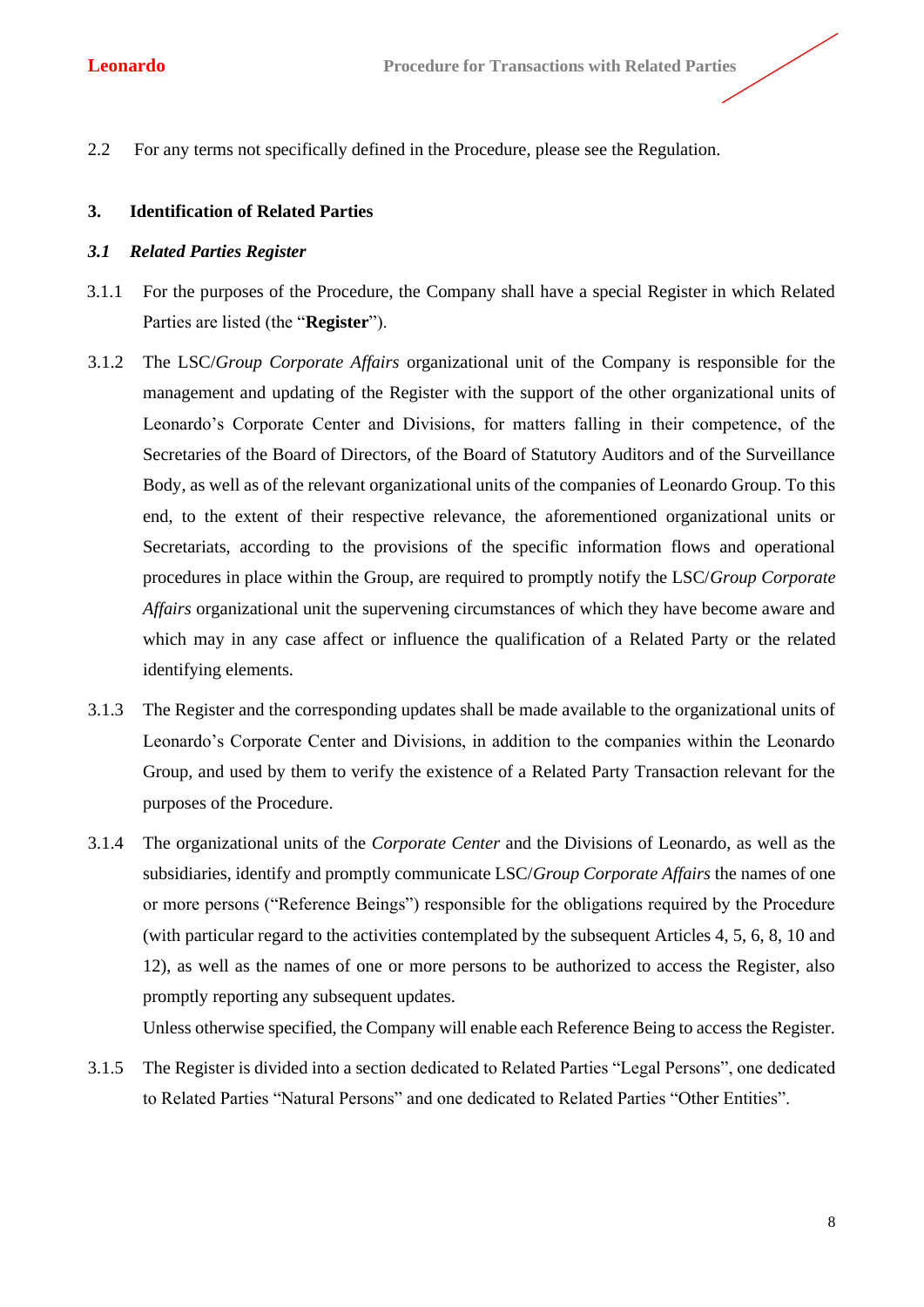#### <span id="page-8-0"></span>*3.2 "Legal Persons" section of the Related Parties Register*

3.2.1 The LSC/*Group Corporate Affairs* organizational unit updates the section of the Register listing Related Parties who are classified as "Legal Persons", on the basis of the information and documents requested by it and received or otherwise made available by the organizational units of Leonardo's Corporate Center and Divisions for matters falling in their competence, or by the Leonardo Group companies, according to the specific information flows and operating procedures existing within the Group.

#### <span id="page-8-1"></span>*3.3 "Natural Persons" section of the Related Parties Register*

3.3.1 The LSC/*Group Corporate Affairs* organizational unit updates the section of the Register in which the Related Parties "Natural Persons" are registered, based on the information received from the Secretariats of the Board of Directors, the Board of Statutory Auditors and the Supervisory Body, as well as from the organizational units of the *Corporate Center* and the Divisions, to the extent of their respective competence, relating to the Executives with Strategic Responsibilities and to the members of the Supervisory Body of the Company and, where applicable, of its controlling party. For the purposes of identifying "Natural Person" Related Parties, LSC/*Group Corporate Affairs* requests, through the above-mentioned Secretariats and organizational units, the Executives with Strategic Responsibilities and the members of the Supervisory Body of the Company as well as, where applicable, to the controlling party the communication, by sending a specific declaration of correlation, of the data concerning the Executives with Strategic Responsibilities and the members of the Supervisory Body of the Company (and, where applicable, of the controlling party) and their close relatives.

#### <span id="page-8-2"></span>*3.4 "Other Entities" section of the Related Parties Register*

- 3.4.1 The LSC/*Group Corporate Affairs* organizational unit updates the section of the Register in which the Related Parties "Other Companies" are registered, based on the information received from the Secretariats of the Board of Directors, the Board of Statutory Auditors and the Supervisory Body and from the organizational units of the *Corporate Center* and the Divisions, to as per their respective competence, as well as by the controlling party, pursuant to Articles 3.4.2. and 3.4.3 below.
- 3.4.2 For the purposes of identifying "Other Company" Related Parties, LSC/*Group Corporate Affairs* requests, through the aforementioned Secretariats and organizational units, the Executives with Strategic Responsibilities and the members of the Supervisory Body of the Company, as well as, where applicable, to the controlling party the communication, by sending a specific correlation declaration, of the data concerning the entities in which the Executives with Strategic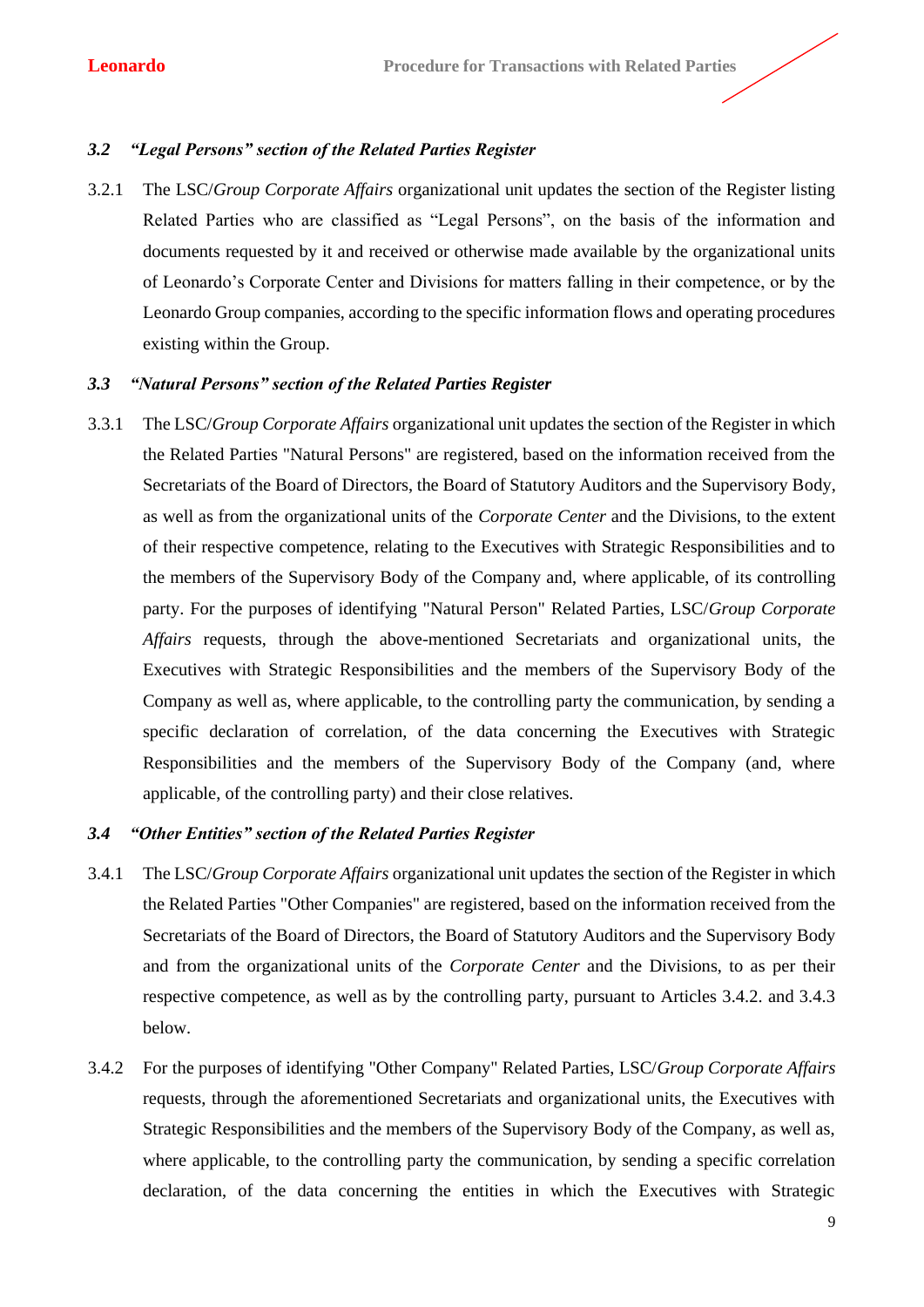Responsibilities and the members of the Supervisory Body of the Company (as well as, where applicable, of the controlling party) and/or their close family members exercise control, joint control or significant influence or hold, directly or indirectly, a significant share, in any case not less than 20%, of the voting rights.

3.4.3 For the purposes of identifying "Other Company" Related LSC/*Group Corporate Affairs* will update the relevant section of the Register on the basis of the information and updates made available by its parent pursuant to Art. 4, paragraph 8, of the Regulations.

#### <span id="page-9-0"></span>**4. Identification of Related Parties Transactions**

- 4.1 Before engaging in any transaction, the *Corporate Centre*'s or Division's organizational unit responsible for it shall verify, by consulting the Register in accordance with and with the modes set forth in Article 3.1.3 and 3.1.4 above, whether the counterparty is a Related Party and, if so, whether it is a Transaction for a Smaller Amount.
- 4.2 If the Transaction is with a Related Party and is not of a Negligible Amount, the organizational unit of the *Corporate Center* or the Division responsible for the Transaction communicates the relevant information to the LSC/*Group Corporate Affairs* organizational unit (**Start-up Communication**), specifying whether it is an Ordinary Transaction to be concluded at market or standard conditions and providing, in this regard, if so, the relevant and exhaustive reasons, complete with objective evidence suitable to qualify the specific type of exemption referred to in Art. 11.2 below, subpara. c). The information shall indicate adequate news regarding the features of the Transaction such as the parties, the nature, the terms and conditions and the value of the Transaction. The LSC/*Group Corporate Affairs* organizational unit shall verify with the support of the Administration and Budget organizational unit, as well as eventually, of the Corporate Centre's or Divisions' organizational unit responsible for the Transaction:
	- (i) if the Transaction falls within one of the cases of exemption referred to in Art. 11 below, other than Negligible Amount Transactions;
	- (ii) whether the Transaction implements a framework resolution adopted pursuant to Art. 9 below;
	- (iii) if the Transaction falls within the Transactions of Lesser Relevance or Greater Relevance.
- 4.3 A specific Committee ("**Executives Committee**") composed of the *Group General Counsel*, the *Chief Financial Officer* and the *Chief Audit Executive* resolves cases in which the nature of the Transaction, for the purposes of applying a type of exemption pursuant to Art. 11 below, is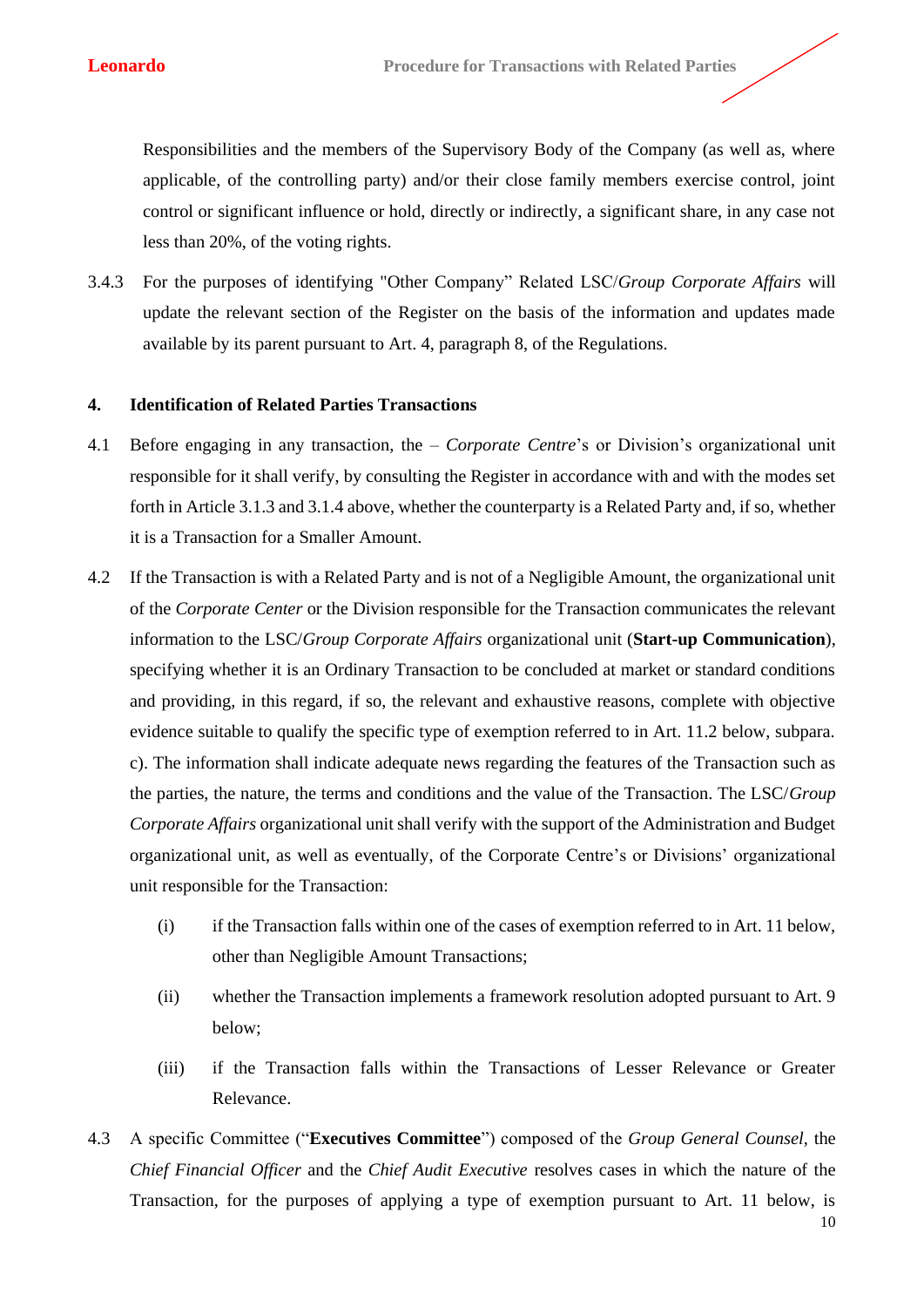controversial. The Executive Committee may also verify in advance, where the circumstances so require, the existence of the conditions for the application of the Procedure to the specific Transaction.

In the event that, even after the above-mentioned analyses by the Committee, the nature of the Transaction remains controversial, the assessment is referred to the Committee for Transactions with Related Parties.

The Company also preliminarily submits the Committee for Transactions with Related Parties its assessments in the presence of Ordinary Transactions, of particular complexity or in the face of significant economic values, to be concluded at conditions equivalent to those of the market or standard ones and of Greater Relevance.

- 4.4 If, on the basis of the results of the investigation carried out, it concerns a non-exempt Related Party Transaction in accordance with Article 11 below, the LSC/*Group Corporate Affairs* organizational unit will submit the Transaction to the Committee for Related Party Transactions, providing it promptly and, as a rule, within five days from the date on which the analysis referred to in Articles 4.2 and 4.3 above was carried out, with the information received from the *Corporate Centre*'s and Divisions' organizational unit responsible for the Transaction. The Committee on Related Party Transactions will apply the provisions of Article 5 below if it is a Transaction of Lesser Importance or the provisions of Article 6 below if it is a Transaction of Greater Importance. Members of the Committee on Related Parties Transactions must disclose the existence of any related parties with respect to a particular Related Parties Transaction in order to allow the Equivalent Controls to be implemented as referred to in Article 7 below.
- 4.5 If the Transaction falls within one of the cases of exemption referred to in Art. 11 below, other than Transactions of Negligible Amount, or constitutes implementation of a framework resolution, the LSC/*Group Corporate Affairs* organizational unit informs the organizational unit of the *Corporate Center* or the Divisions responsible for the Transaction. The organizational unit of the Corporate Center or of the Divisions responsible for the Transaction must immediately inform the Administration and Budget organizational unit (jointly with LSC/*Group Corporate Affairs*) of any update/integration with respect to the information provided with the Start-up Notice, as well as the conclusion of the Transaction (**Communication of Conclusion**), so that the latter proceeds with the annotation of the Transaction in the list referred to in Art. 12 below.
- 4.6 The Administration and Budget organizational unit, in order to determine the Transactions of Greater Importance and also in order to implement Article 10.2 below: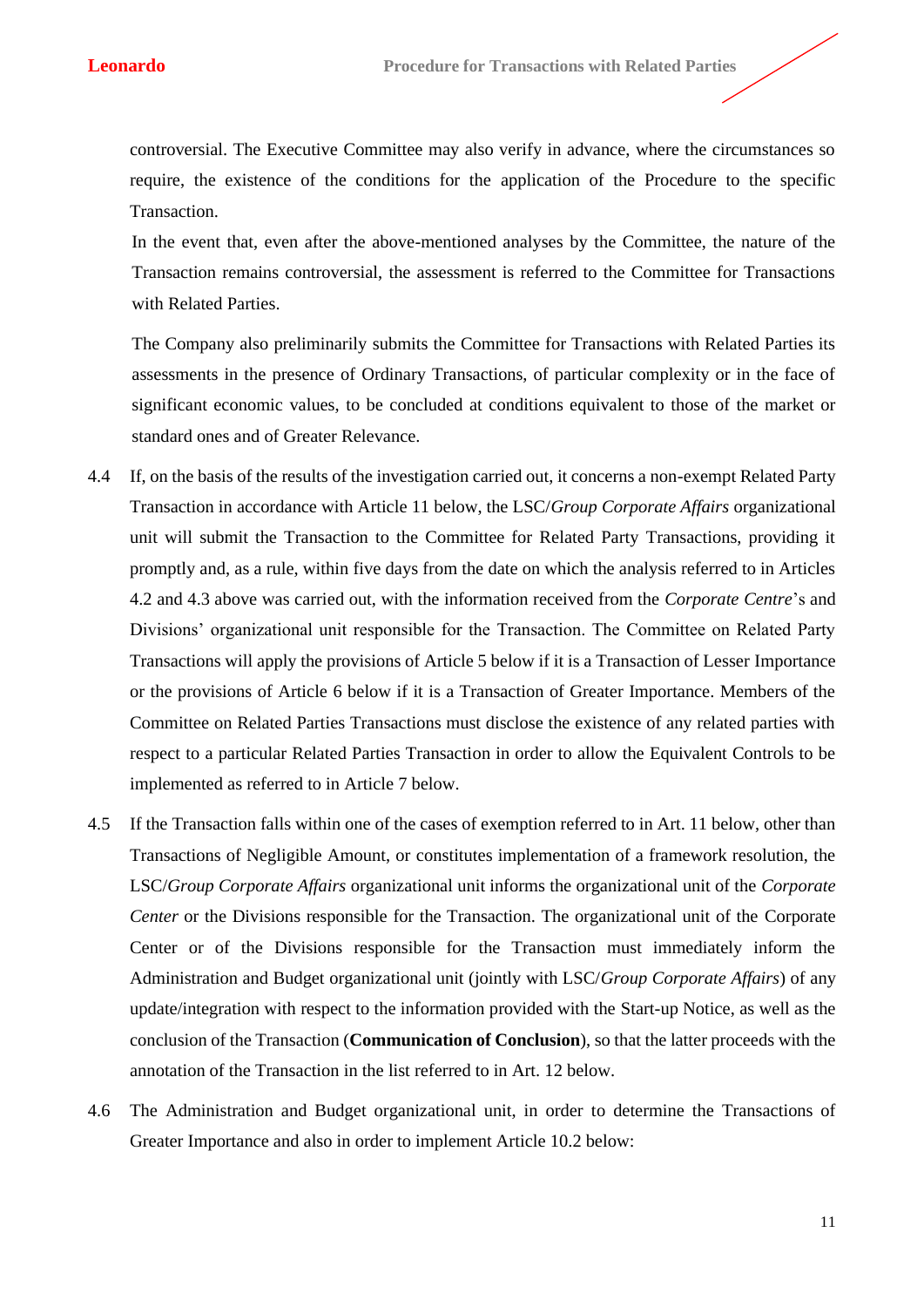- a) determines and periodically communicates, at the approval of the periodical accounting statements, to the LSC/*Group Corporate Affairs* organizational unit the parameters that must be used to calculate the significance indexes mentioned in Annex 3 to the Regulation;
- b) records and updates the value concerning the Transaction of Lesser Importance, of the same nature or realized to implement a unitary plan, started during the fiscal year with the same Related Party or with subjects related to both the latter and the Company, with the exception of Transactions exempted under Article 11 of the Procedure.

#### <span id="page-11-0"></span>**5. Transactions of Lesser Importance**

#### <span id="page-11-1"></span>*5.1 Investigation of Transactions of Lesser Importance*

- 5.1.1. The Committee for Related Parties Transactions, after receiving from the LSC/*Group Corporate Affairs* organizational unit, based on the communications made by the organizational unit of the *Corporate Center* and Divisions responsible for the Transaction, complete and adequate information regarding the features of the Transaction of Lesser Importance which the Company intends to carry out, shall express – in time to allow the competent body to adopt a decision and, as a rule, five days prior to the date set for the approval of the Transaction itself – an explained nonbinding opinion on the benefits to the Company of performing the Transaction and on the convenience and substantial correctness of the corresponding terms. The aforementioned opinion is attached to the minutes of the related Committee meeting.
- 5.1.2 If the Committee for Related Parties Transactions considers it necessary or appropriate, it may seek advice from one or more independent experts of its choice in order to issue the non-binding opinion. When choosing these experts, the Committee will resort to persons of recognized professionalism and competence on the matters of interest, which the Committee itself has previously verified, taking into account any economic, equity and financial relations indicated in Annex 4 (para. 2.4) to the Regulations, independence and the absence of conflicts of interest.

#### <span id="page-11-2"></span>*5.2 Approval of Transactions of Lesser Importance*

5.2.1 The body competent to resolve on transactions shall approve Transactions of Lesser Importance subject to an explained non-binding opinion of the Committee for Related Parties Transactions and subject to the reception from the LSC/*Group Corporate Affairs* organizational unit, based on the information provided by the organizational unit of the *Corporate Center* and Divisions responsible for the Transaction, of complete and adequate information regarding the features of the Transaction which the Company intends to carry out promptly and, as a rule, five days prior to the date scheduled for the approval of the Transaction.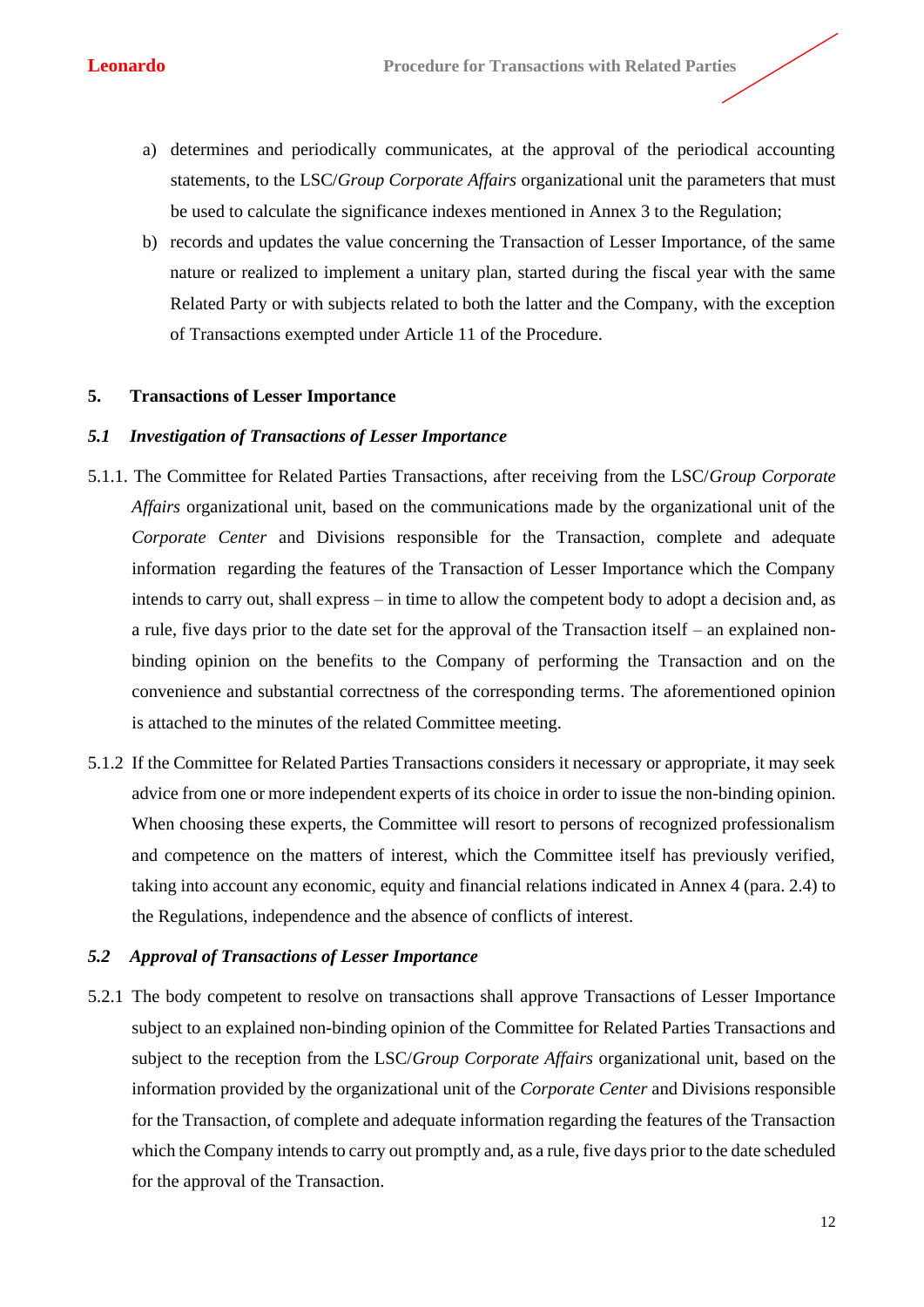- 5.2.2 Where the Board of Directors is responsible for the Transaction, the minutes of resolutions approving Transactions of Lesser Importance must contain an appropriate explanation of the benefits deriving to the company from the completion of the Transaction itself and the convenience and substantial correctness of the corresponding terms.
- 5.2.3 In the event that the Transaction falls within the competence of the Board of Directors and without prejudice to the provisions of Art. 2391 of the Italian Civil Code, the Directors involved in the Transaction abstain from voting on the same; the relevant presence is calculated for the purposes of the *quorum* constituting the board meeting.
- 5.2.4 In relation to Transactions of Lesser Importance which are in the responsibility of the Shareholders' Meeting or which must be authorized by it pursuant to Article 2364, section 1, subsection 5 of the Italian Civil Code for the preliminary phase and approval phase of the motion submitted to the Shareholders' Meeting, the terms of the previous paragraph shall apply subject to proper adjustments.

#### <span id="page-12-0"></span>*5.3 Information flows on Transactions of Lesser Importance*

Without prejudice to the information required under Articles 5, para. 8, and Article 6 of the Regulation:

- (i) the Chief Executive Officer shall provide the Board of Directors and the Board of Statutory Auditors, at least once a quarter, with information about the performance of the Transactions of Lesser Importance which are subject to the Procedure (and therefore, with the exception of the Transactions qualified for exemption under Article 11 below);
- (ii) the Company provides the Committee and the Board of Statutory Auditors every six months, through the LSC organizational unit, with information on the Transactions of Lesser Importance implemented (initiated or concluded) in the period, also concerning the Transactions referred to in Art 11 below (other than Negligible Amount Transactions) and the application of the related exemption conditions;
- (iii) without prejudice to the provisions of Art. 17, of (EU) Reg. No. 596/2014, the Company, through the LSC/*Group Corporate Affairs* organizational unit and with the support of the organizational units of the *Corporate Center* or the Divisions responsible for the Transaction, within fifteen days of the end of each quarter of the financial year makes available to the public, at the registered office and in the manner indicated in Part III, Title II, Chapter I of the Issuers' Regulation, a document containing the indication of the counterparty, the object and the consideration of the Transactions of Lesser Relevance approved in the relevant quarter in the presence of a negative opinion of the Committee for Transactions with Related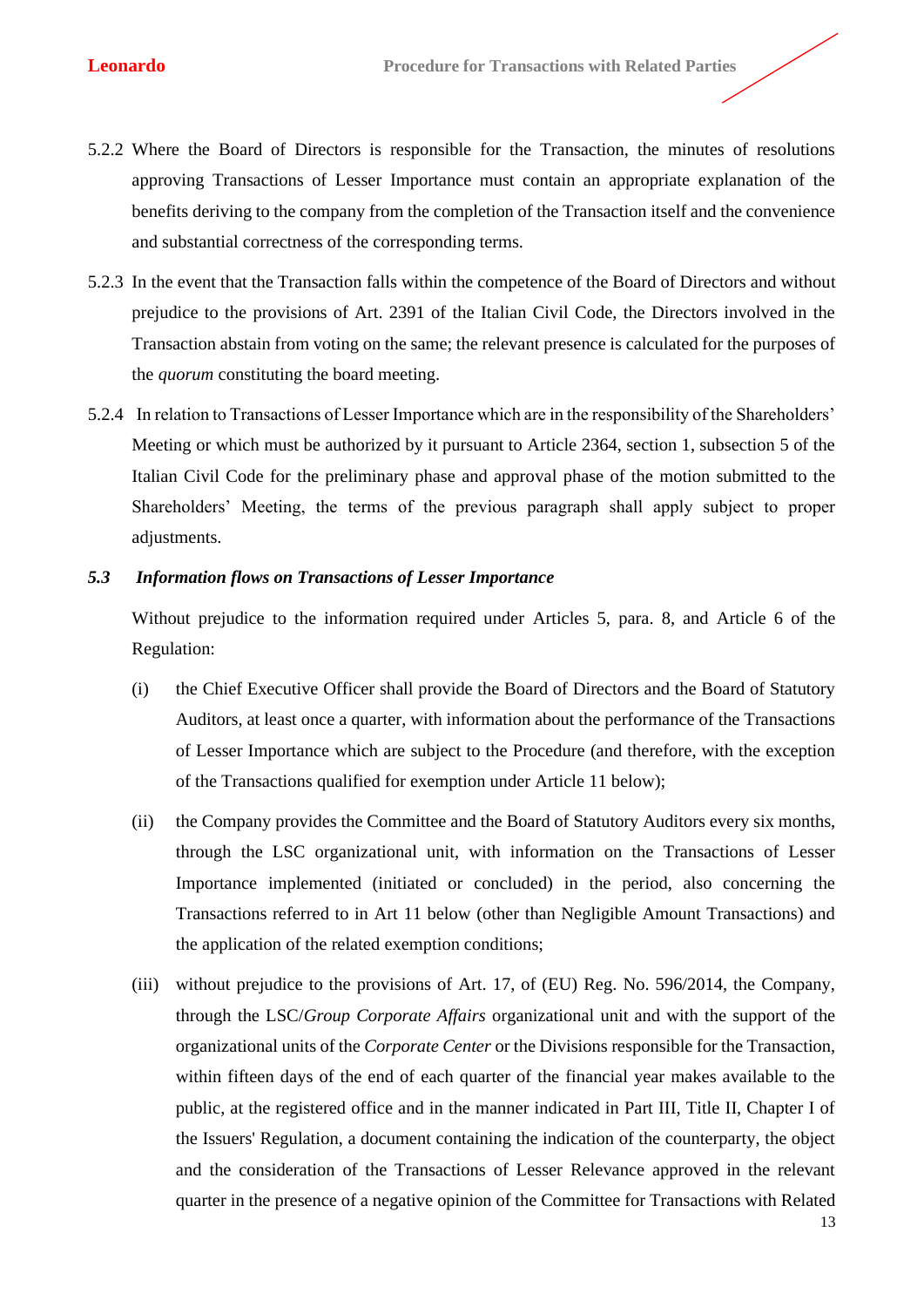Parties, as well as the reasons for which it was decided not to share this opinion. Within the same timeframe, the opinion shall be published as an annex to the information document or on the Company's website. If the Committee's favourable opinion is conditional on the acceptance of certain specific observations or indications, the publication of said document will not be necessary in the event that such observations or indications have been adopted by the body competent to resolve on the Transaction.

#### <span id="page-13-0"></span>**6 Transactions of Greater Importance**

#### <span id="page-13-1"></span>*6.1 Investigation of Transactions of Greater Importance*

- 6.1.1 In the case of Transactions of Greater Importance, the Committee for Transactions with Related Parties, possibly by means of one or more of its members specifically delegated, must be promptly involved in the negotiation phase and in the investigation phase by receiving, by the LSC/*Group Corporate Affairs* unit organizational, on the basis of the communications made by the organizational unit of the *Corporate Center* or the Divisions responsible for the Transaction, of a complete and updated information flow also sent pursuant to Art. 4.4. Above and, as a rule, within 5 days from the date on which the checks referred to in Arts. 4.2 and 4.3 were carried out. The Committee, or its appointed representative, may ask for information and make observations to the relevant bodies and individuals in charge of the negotiations or investigation.
- 6.1.2 The Committee for Related Parties Transactions, once the investigation phase is complete, shall express, in time to allow the relevant body to reach a decision and, as a rule, five days prior to the date scheduled for the approval of the Transaction itself, an explained opinion on the benefits to the Company deriving from the completion of the Transaction and the convenience and substantial correctness of its terms. The aforementioned opinion is attached to the minutes of the related Committee meeting.
- 6.1.3 If the Committee for Related Party Transactions considers it necessary or appropriate, it may seek advice from one or more independent experts of its choice in order to issue the non-binding opinion. When choosing these experts, the Committee will resort to persons of recognized professionalism and competence on the matters of interest, which the Committee itself has previously verified, taking into account any economic, equity and financial relations indicated in Annex 4 (para. 2.4) to the Regulations, independence and the absence of conflicts of interest.

#### <span id="page-13-2"></span>*6.2 Approval of Transactions of Greater Importance*

6.2.1 Except for Transactions of Greater Importance which are in the responsibility of the Shareholders' Meeting or which must be authorized by it (see Articles 6.2.5 and 6.2.5 below), the approval of the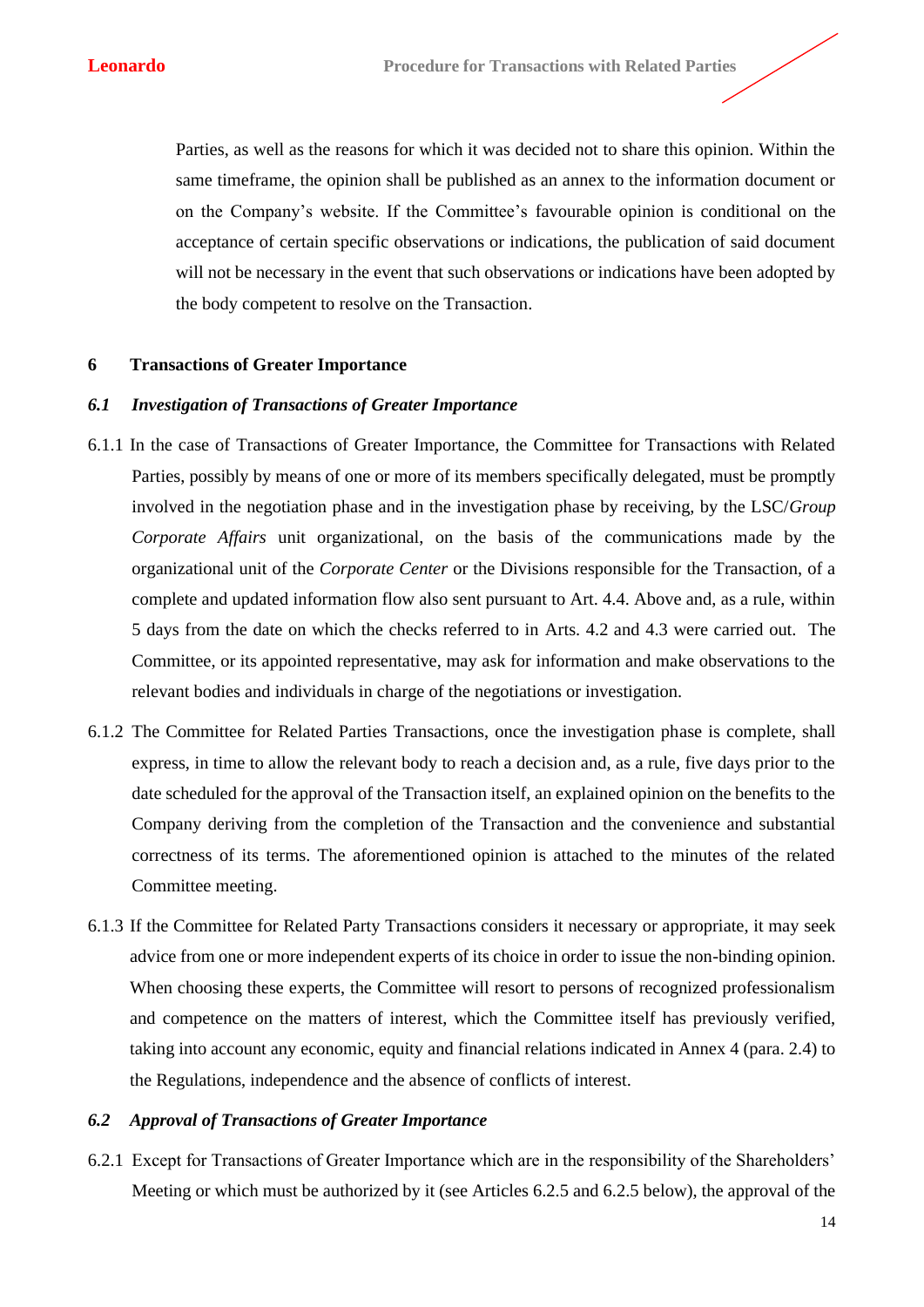Transactions of Greater Importance is reserved to the competence of the Board of Directors of the Company subject to the reasoned favourable opinion of the Committee, as well as upon receipt (promptly and, as a rule, 5 days before the date scheduled for the approval of the Transaction) of a complete and adequate flow of information on the characteristics of the Transaction that the Company intends to carry out, sent by the LSC/*Group Corporate Affairs* organizational unit on the basis of the communications made by the organizational unit of the *Corporate Center* or the Divisions responsible for the Transaction.

- 6.2.2 If the Committee for Related Parties Transactions has expressed an explained opinion against the completion of the Transaction of Greater Importance or has expressed a conditional opinion or any observations, the Board of Directors of the Company may: (i) approve the Transaction of Greater Importance subject to full implementation of the observations made by the Committee for Related Parties Transactions; or alternatively (ii) approve the Transaction of Greater Importance despite the negative opinion or disregarding the Committee's observations, on condition that the Transaction is authorized by the Shareholders' Meeting in accordance with Article 6.2.6 below; or finally (iii) not approve the Transaction of Greater Importance and therefore not proceed with it.
- 6.2.3 The minutes of the resolutions authorizing the Transaction of Greater Importance must provide a proper explanation of the benefit deriving to the Company from the completion of the Transaction itself and the convenience and substantial correctness of its terms.
- 6.2.4 Without prejudice to the provisions of Art. 2391 of the Italian Civil Code, the Directors involved in the Transaction abstain from voting on the same; the relevant presence is calculated for the purposes of the *quorum* constituting the board meeting.
- 6.2.5 If the Board of Directors intends to submit the Transaction of Greater Importance to the Shareholders' Meeting, despite the negative opinion or disregarding the observations made by the Committee for Related Parties Transactions, the Transaction may not be carried out if the majority of unrelated voting shareholders effectively vote against the Transaction, on condition however that the unrelated shareholders present at the meeting represent at least 10% of the voting share capital.
- 6.2.6 In relation to Transactions of Greater Importance which are in the responsibility of the Shareholders' Meeting or which must be authorized by it pursuant to Article 2364, section 1, subsection 5 of the Italian Civil Code, for the negotiation, investigation and approval phase of the motion to be submitted to the Shareholders' Meeting, the terms of the previous paragraph shall apply subject to proper adjustments.

#### <span id="page-14-0"></span>*6.3 Information flows on Transactions of Greater Importance*

Without prejudice to the disclosure obligations pursuant to Arts. 5 and 6 of the Regulation: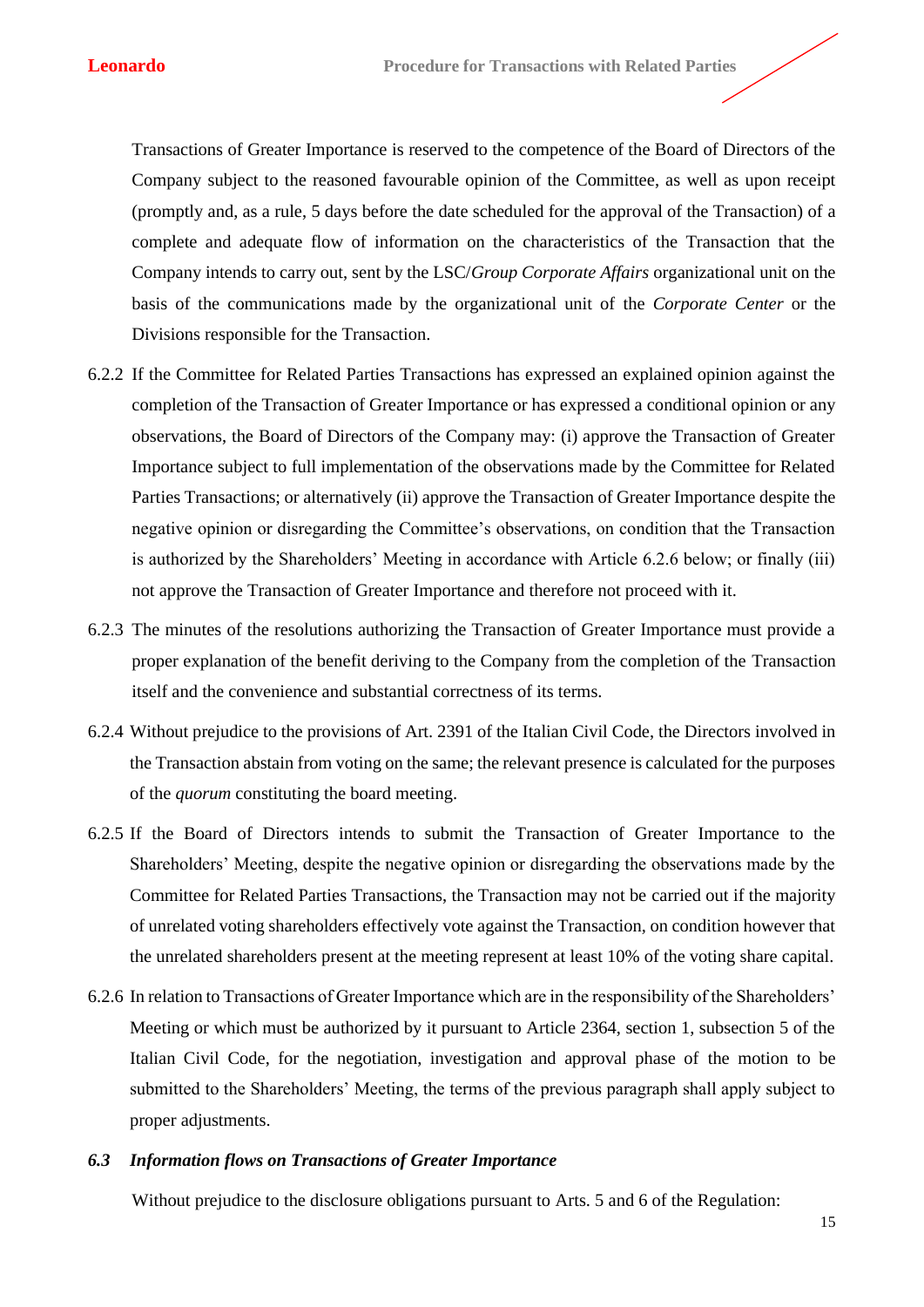- (i) the Chief Executive Officer shall provide the Board of Directors and the Board of Statutory Auditors, at least once a quarter, with information about the performance of Transactions of Greater Importance which are subject to the Procedure; as regards the Transactions qualified for exemption as referred to in Article 11 below, such information shall concern the performance of the Transactions of Greater Importance which have benefited from the specific exemption provided for in Article 11.2, subpara. (c) of the Procedure for Regular Transactions carried out under market-equivalent or standard terms.
- (ii) the Company provides the Committee through the LSC organizational unit, within the deadline and with the contents of the information pursuant to Articles 13, paragraph 3, subpara. c) i) of the Regulations and 11.2, subpara. (c) of the Procedure, information on the approval/conclusion of Transactions of Greater Importance that have benefited from the specific exemption provided for Ordinary Transactions concluded at conditions equivalent to market or standard ones; the Committee verifies, at the first useful meeting, the correct application of the exemption conditions and that the related assessments are duly recorded;
- (iii) the Company provides the Committee and the Board of Statutory Auditors every six months, through the LSC organizational unit, with information on the Transactions of Greater Importance implemented (initiated or concluded) in the period, also concerning the Transactions referred to in Art 11 below and the application of the related exemption conditions;

#### <span id="page-15-0"></span>**7. Equivalent safeguards**

- 7.1 In relation to a Transaction with Related Parties in which one or more members of the Committee for Transactions with Related Parties are related Directors, the following equivalent safeguards must be adopted, in order:
	- (i) if one of the members of the Committee for Transactions with Related Parties finds him/herself in the above-mentioned situation, the opinion referred to in Articles 5 and 6 above is issued by the remaining three unrelated Independent Directors who are members of the Committee;
	- (ii) if two of the members of the Committee for Related Parties Transactions should find themselves in the situation above, the opinion referred to in Articles 5 and 6 above shall be issued unanimously by the two remaining unrelated Independent Directors of the Committee;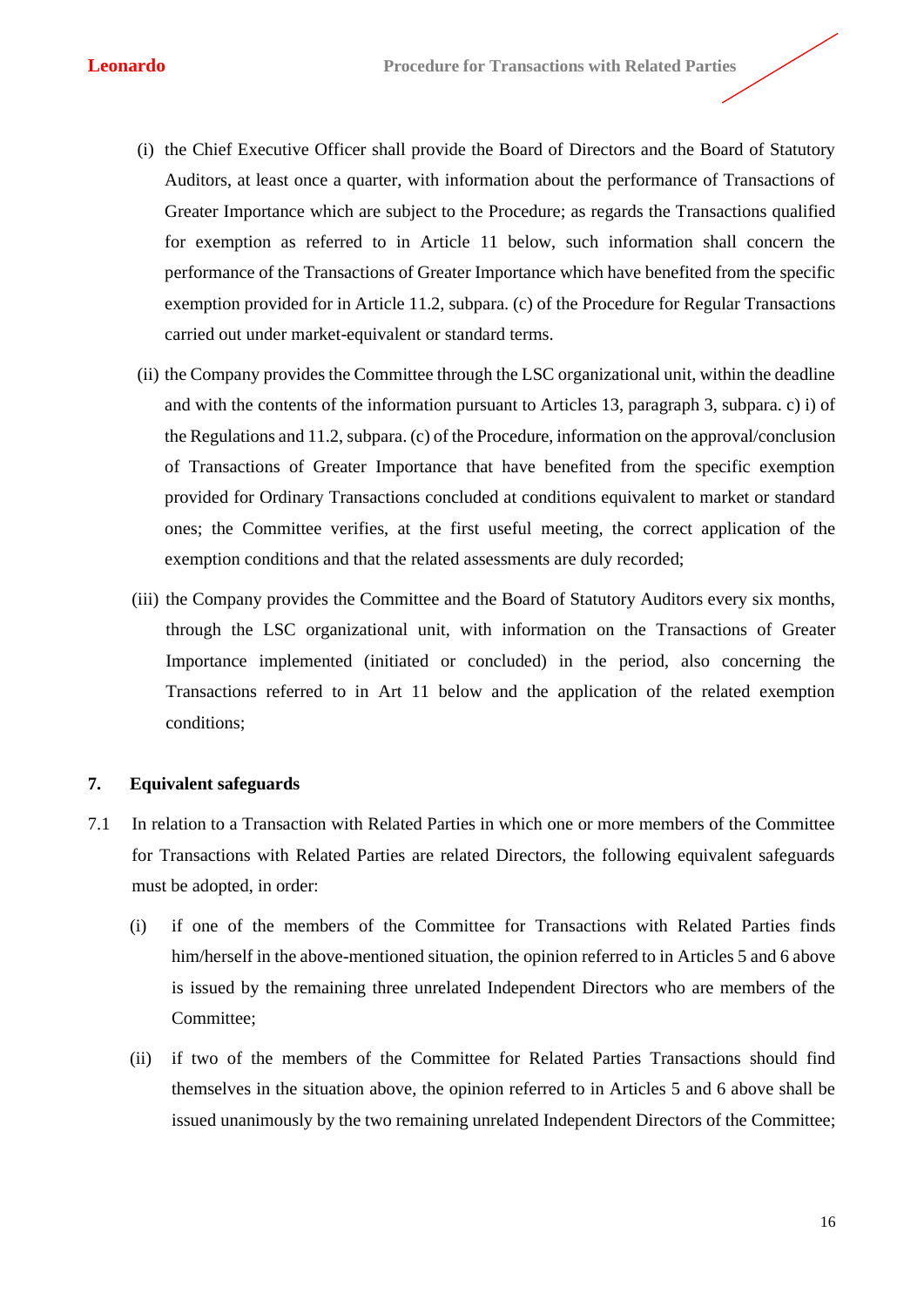- (iii) if three of the members of the Committee for Related Parties Transactions should find themselves in the situation above, the opinion referred to in Articles 5 and 6 above shall be issued by the remaining unrelated member of the Committee;
- (iv) in the event that the controls referred to in subparas. (i), (ii) and (iii) cannot be applied, the opinion referred to in Articles 5 and 6 above shall be issued by the Board of Statutory Auditors on condition that if the members of this body have an interest, either on their own account or on behalf of third parties, in the Transaction, they shall inform the other auditors, specifying the nature, terms, origin and extent;
- (v) in the event that the controls referred to in subparas. (i), (ii), (iii) and (iv) cannot be applied, the opinion referred to in Articles 5 and 6 above shall be issued by an independent expert, identified and appointed by the Board of Directors from among those with recognized professionalism and expertise in the matter in question, of which the Board has previously verified, taking into account any economic, equity and financial relations indicated in Annex 4 (para. 2.4) to the Regulations, independence and the absence of conflicts of interest.
- 7.2 If the Equivalent safeguards are applied, the provisions referred to in the Procedure shall also apply to, and for the benefit of, the persons identified in accordance with Article 7.1 above.

#### <span id="page-16-0"></span>**8. Transactions carried out through subsidiaries**

- 8.1 For the purposes of this Procedure, "Transactions carried out through subsidiaries" have to be considered those Transactions carried out through the subsidiaries of Leonardo with Related Parties of Leonardo itself, which, on the basis of the company's bylaws or of proxies, are subject to the prior authorization, examination or assessment of Leonardo or one of its officers. Said Transactions, provided that they are neither of Smaller Amount or Lesser Importance, nor fall in one of the hypotheses of exemption provided for by following Article 11, nor are an implementation of a framework resolution, shall be subject to the prior, non-binding opinion of the Committee for Related Parties Transactions.
- 8.2 Before carrying out the Transactions subject to the prior authorization or prior examination or prior evaluation of Leonardo or a company representative of the latter, the subsidiary, through its competent organizational unit, checks whether the counterparty is one of the subjects identified as Related Party, by accessing the Register pursuant to and with the methods set out in Articles 3.1.3 and 3.1.4 above and, in this case, if the Transaction is of a Negligible Amount.
- 8.3 If the Transaction is carried on with a Related Party and is not for a Smaller Amount, the subsidiary shall provide the LSC/*Group Corporate Affairs* organizational unit - as soon as possible according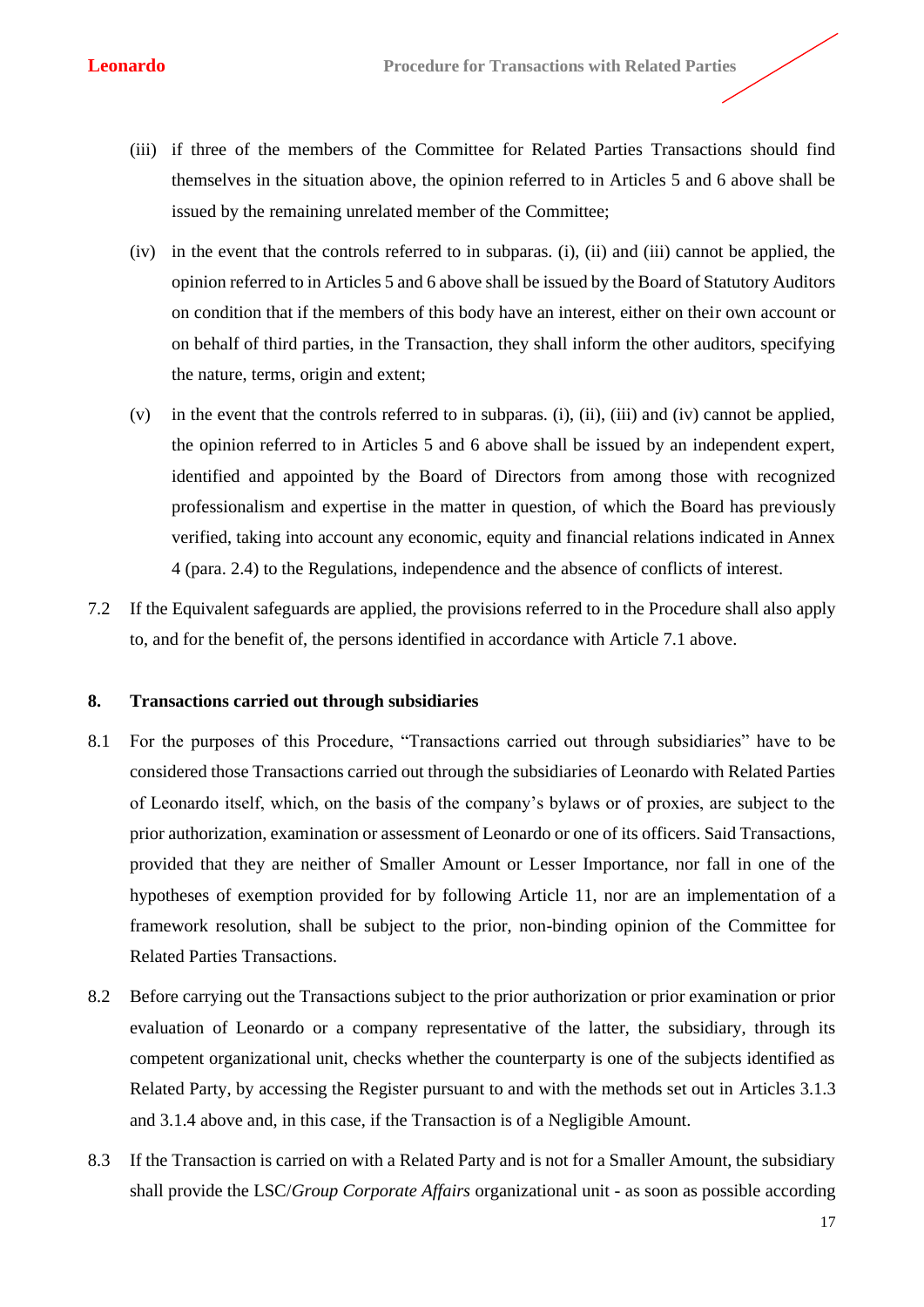to the nature of the Transaction and the minimum information available - with information about the Transaction in question, specifying whether this is a Regular Transaction to be completed under market or standard terms (providing in this regard, if so, the related reasons and objective evidence), so that the aforesaid organizational unit of the Company, with the support of the Administration and Budget organizational unit, as well as, eventually, of the organizational unit of the Company in charge for the matter, may proceed with the controls referred to in Article 4.2 above and, if the Transaction neither is of Greater Importance, nor falls into one of the exemption hypothesis provided for by the following Article 11, nor is the implementation of a framework resolution, submit the Transaction to the Committee for Related Parties Transactions.

- 8.4 The Committee for Related Parties Transactions shall issue its opinion on the Transactions of Greater Importance carried out through subsidiaries in time to allow the competent body of Leonardo to authorize or examine or assess the Transaction (taking into account the different typologies of it) and, as a rule, five days prior to the date scheduled for the authorization, examination or assessment above.
- 8.5 Following the authorization or examination or assessment of the competent body of the Company, the LSC/*Group Corporate Affair* organizational unit shall promptly inform the relevant organizational unit of the subsidiary.
- 8.6 Following the approval of the Transaction whether of Lesser or Greater Importance or its conclusion, the competent organizational unit of the subsidiary:
	- (i) will promptly provide the LSC/*Group Corporate Affairs* organizational unit with the information necessary for the Company to fulfil the disclosure obligations pursuant to Articles 5 and 6 of the Regulation and referred to in Art. 9.4 above;
	- (ii) will promptly provide the Administration and Budget organizational unit with the information necessary for the purpose of updating the list referred to in Art. 12.2 below, as well as according to the verifications referred to in Art. 4.6, subpara. b) above.

#### <span id="page-17-0"></span>**9. Framework resolutions**

- 9.1 For the purposes of the Procedure, framework resolutions are allowed providing for the completion by the Company, directly or through subsidiaries, of a series of homogeneous Transactions with certain Related Parties identified from time to time by the Board of Directors.
- 9.2 Framework resolutions shall be adopted by the Board of Directors on the recommendation of the Chief Executive Officer, having consulted the Committee for Related Parties Transactions. Such resolutions shall be effective for no more than one year and shall indicate, with a sufficient degree of precision, the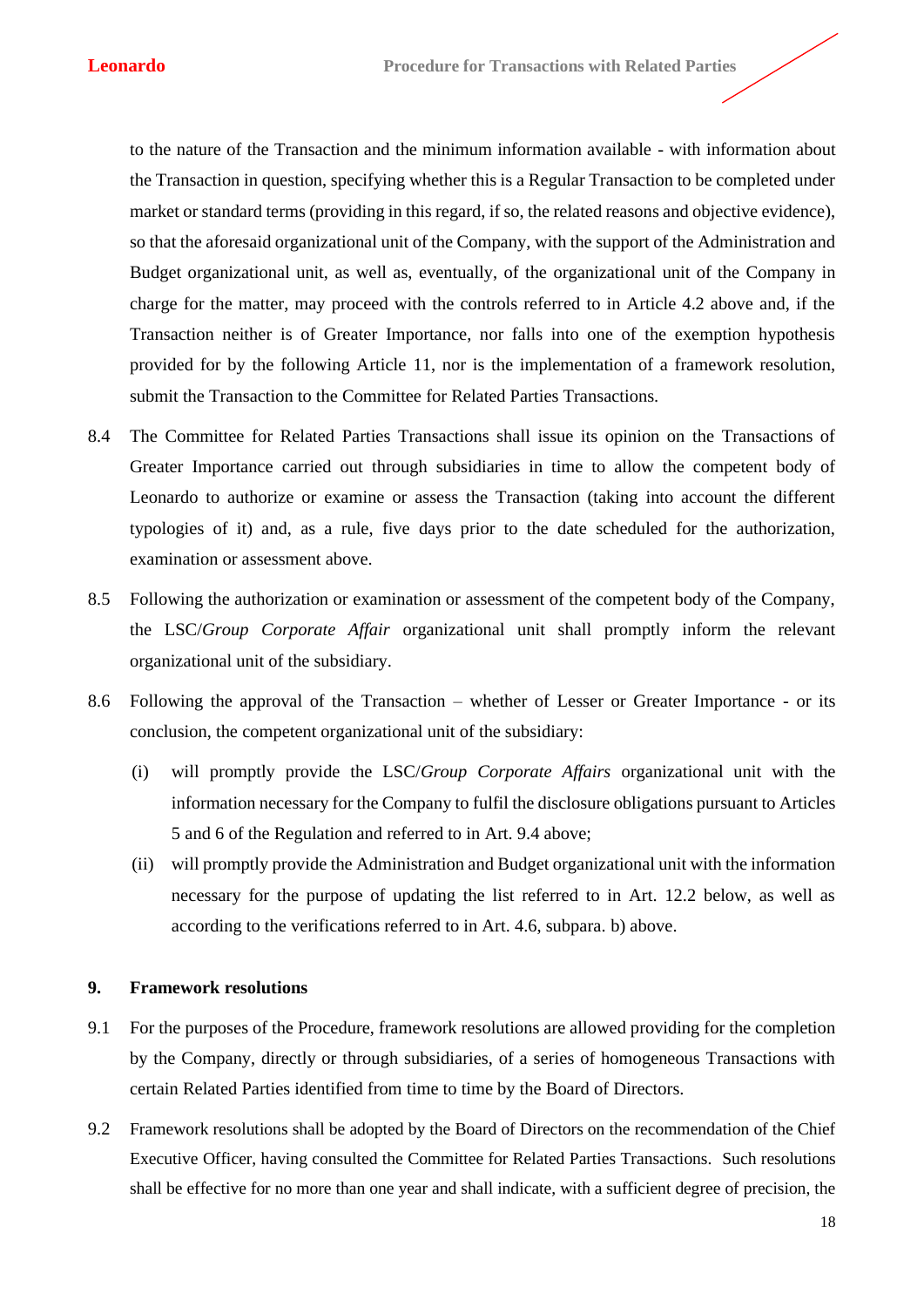Transactions in question, the expected maximum amount of the Transactions to be carried out during the relevant period and the reasons for the conditions envisaged in relation to such Transactions.

- 9.3 With reference to the framework resolutions, and subject to the proper adjustments, the provisions of Articles 5 and 6 above shall apply, depending on the foreseeable maximum amount of the Transactions covered by the specific framework resolution, considered on a cumulative basis. Each Transaction concluded as implementation of a framework resolution is not covered by the terms of Articles 5 and 6.
- 9.4 The implementation of each framework resolution shall be notified to the Board of Directors at least once a quarter by the Corporate Centre's and Divisions' organizational unit responsible for the Transaction or by the LSC organizational unit in case of Transactions made through a subsidiary.

#### <span id="page-18-0"></span>**10. Public information**

- 10.1 When Transactions of Greater Importance must be carried out by subsidiaries of the Company, whether Italian or foreign, the latter, through the LSC/*Group Corporate Affairs* organizational unit, with the support of the *Corporate Centre*'s and Division' organizational units responsible for the Transaction, shall prepare an information document, without prejudice to the provisions of Art. 17 of (EU) Reg. No. 596/2014, and pursuant to and for the purposes of Art. 5 of the Regulation. To this end, the *Corporate Center* organizational unit or the Division responsible for the Transaction, or the competent organizational units of the subsidiaries, must immediately inform the LSC/*Group Corporate Affairs* organizational unit of the approval of the Transaction or (if the competent body has resolved to submit a contract proposal) of the conclusion of the contract, thus promptly providing the information necessary for the preparation of the document. The information document is made available to the public within the terms set out in the aforementioned Art. 5, at the registered office and in the manner listed in Part III, Title II, Chapter I of the Issuers' Regulation.
- 10.2 1If, during the financial year the Company concludes with the same Related Party, or with parties related to both the latter and the Company, Transactions that are homogeneous or carried out as part of the same unitary plan, which, while not individually classified as Transactions of Greater Importance, if considered on a cumulative basis exceed the thresholds of significance indicated in Annex 3 of the Regulation, the LSC/*Group Corporate Affairs* organizational unit, with the support of the Corporate Centre's and Divisions' organizational units, or of the competent organizational units of subsidiaries in the case of Transactions carried out through subsidiaries, must prepare an information document. In that case, the provisions of Article 5 of the Regulation shall apply. The Administration and Budget organizational unit shall supervise the Transactions of Lesser Importance carried out by Leonardo and by the subsidiaries in order to examine the existence of the conditions for the accumulation of Transactions. Exempted Transactions within the meaning of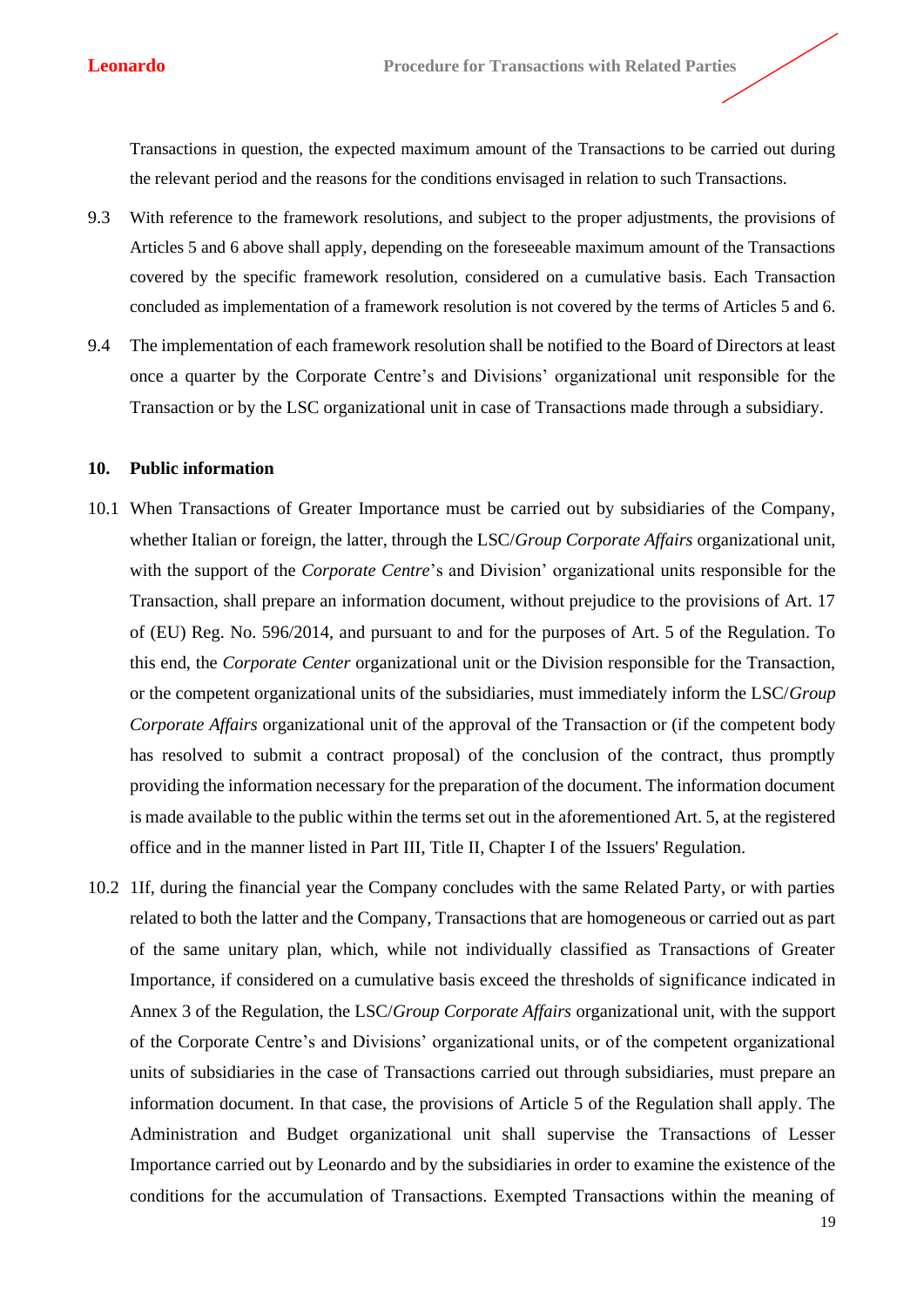Article 11 of the Procedure do not count for accumulation purposes.

- 10.3 The interim report on operations and the annual management report must contain the information referred to in Article 5, paragraph 8 and in Article 13, paragraph 3, subparagraph c) *ii)* of the Regulation. Information about individual Transactions of Greater Importance may be incorporated by reference to published documents, with an indication of any significant updates.
- 10.4 If a Related Party Transaction is disclosed with the dissemination of a press release pursuant to Art. 17 of (EU) Reg. No. 596/2014, the press release includes, in addition to the information to be published pursuant to the above-mentioned provision, at least the information referred to in Art. 6 of the Regulation.
- 10.5 In the event of a Transaction of Lesser Importance being carried out despite the negative opinion of the Committee for Related Parties Transactions, the terms of Article 5.3 (iii) above shall apply.

#### <span id="page-19-0"></span>**11. Exempt transactions**

- 11.1 The provisions of the Procedure do not apply to Negligible Amount Transactions, as well as to Transactions approved by the Company and addressed to all Shareholders on equal terms, including:
	- (a) capital increases subject to option, also to service convertible bonds and free capital increases pursuant to Art. 2442 of the Italian Civil Code;
	- (b) full or partial demergers, with proportional share allocation criteria;
	- (c) reductions in share capital through reimbursement to Shareholders pursuant to Art. 2445 of the Italian Civil Code and purchases of treasury shares pursuant to Art. 132 of the Consolidated Finance Act.
- 11.2 Without prejudice to the duties of periodic financial reporting provided for by Article 5, para. 8 of the Regulation, where applicable, the Procedure does not apply to the following Transactions:
	- (a) Transactions relating to share-based compensation plans approved by the Shareholders' Meeting pursuant to Article 114-*bis* of the Consolidated Finance Act and the relevant implementation operations;
	- (b) resolutions on the remuneration of Directors vested with particular offices, other than those referred to in Art. 13, paragraph 1, of the Regulations, as well as the other Executives with Strategic Responsibilities, provided that the requirements of Art. 13, paragraph 3, subpara. b) of the Regulation are met and therefore:
		- − that the Company has adopted a remuneration policy approved by the General Shareholders' Meeting;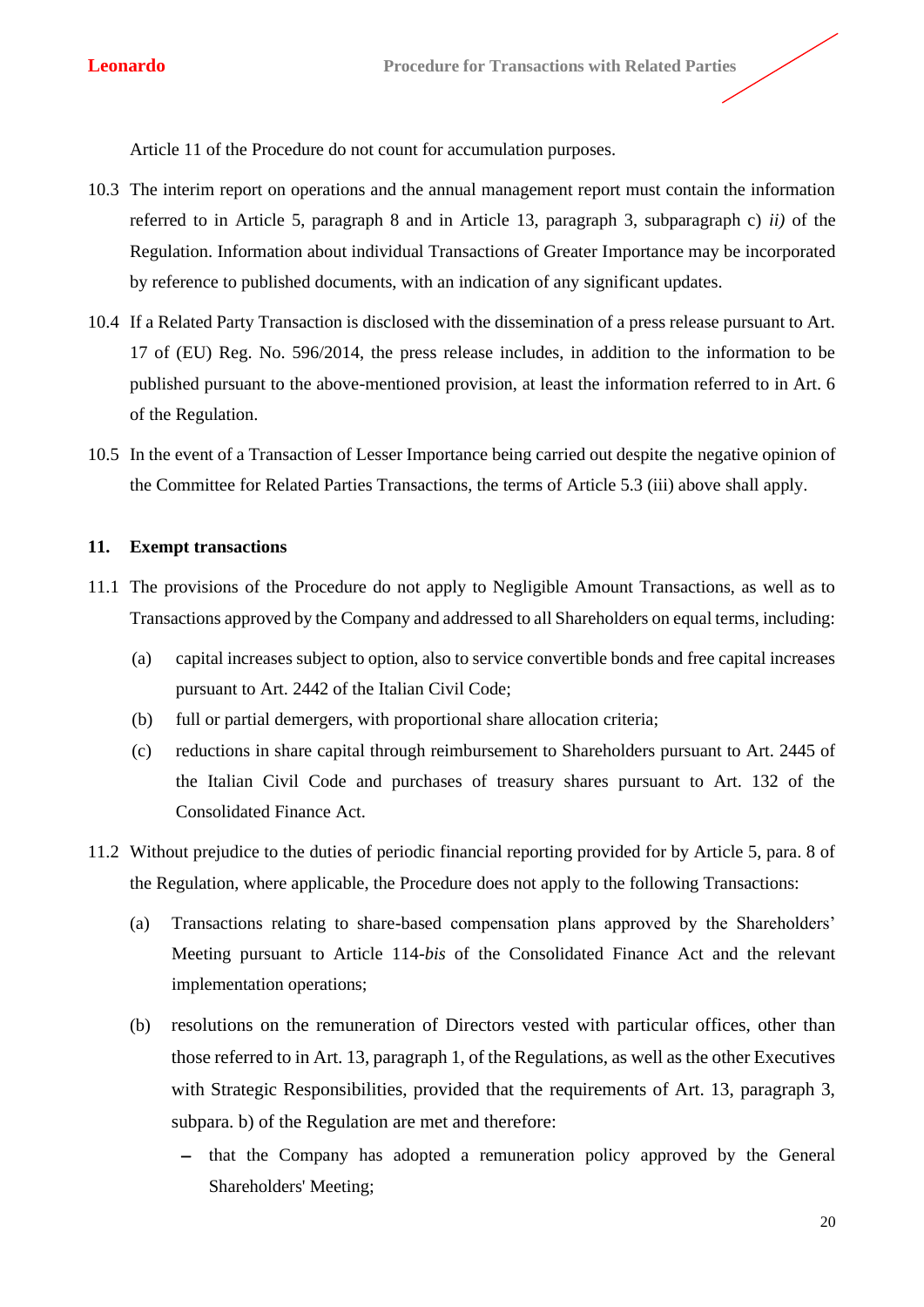- that a committee made up exclusively of non-executive directors, whose majority is independent (Remuneration Committee), was involved in the definition of the abovementioned policy;
- that the remuneration awarded is identified in accordance with this policy and quantified on the basis of criteria that do not involve discretionary assessments;
- (c) Ordinary transactions concluded at conditions equivalent to market or standard conditions, without prejudice to the obligation to comply with the provisions on disclosure pursuant to Art. 13 of the Regulation. To allow the timely fulfilment of disclosure obligations, Consob and the Committee, pursuant to Art. 13, paragraph 3, subpara. c) i) of the Regulations in the case of Transactions of Greater Importance, the organizational unit of the *Corporate Center* or the Division responsible for the Transaction, or the competent organizational units of the subsidiaries, must inform the LSC/*Group Corporate Affairs* organizational unit without delay - following the Notice of Start of the Transaction, complete with the information elements referred to in the Art. 4.2 above, suitable for qualifying this type of exemption - of the approval of the Transaction or (if the competent body has resolved to submit a contractual proposal) the conclusion of the contract, as well as any updates to the Transaction that benefited from the exemption;
- (d) urgent Transactions that do not fall within the competence of the Shareholders' Meeting or must not be authorized by it, on condition that the criteria set forth in Article 13, section 6 of the Regulation are observed and without prejudice to the reporting obligations indicated in Article 5 of the Regulation, where applicable, as well as the reserve of competence, for Transactions of Greater Importance, responsibility of the Board of Directors;
- (e) Transactions with or between companies controlled, individually or jointly, by the Company, and Transactions with associates of the Company, if in the associates or subsidiaries which are counterparties to the Transaction there are no Significant Interests of other Related Parties of the Company.

#### <span id="page-20-0"></span>**12. List of Related Parties Transactions**

12.1 In order to comply with the periodic financial reporting obligations and to coordinate with the administrative and accounting procedures referred to in Article 154-*bis* of the Consolidated Finance Act, the organizational units of the Company's *Corporate Center* and Division of the Company responsible for the Transaction and the competent organizational units of the subsidiaries shall immediately inform the Administration and Budget organizational unit about any Related Party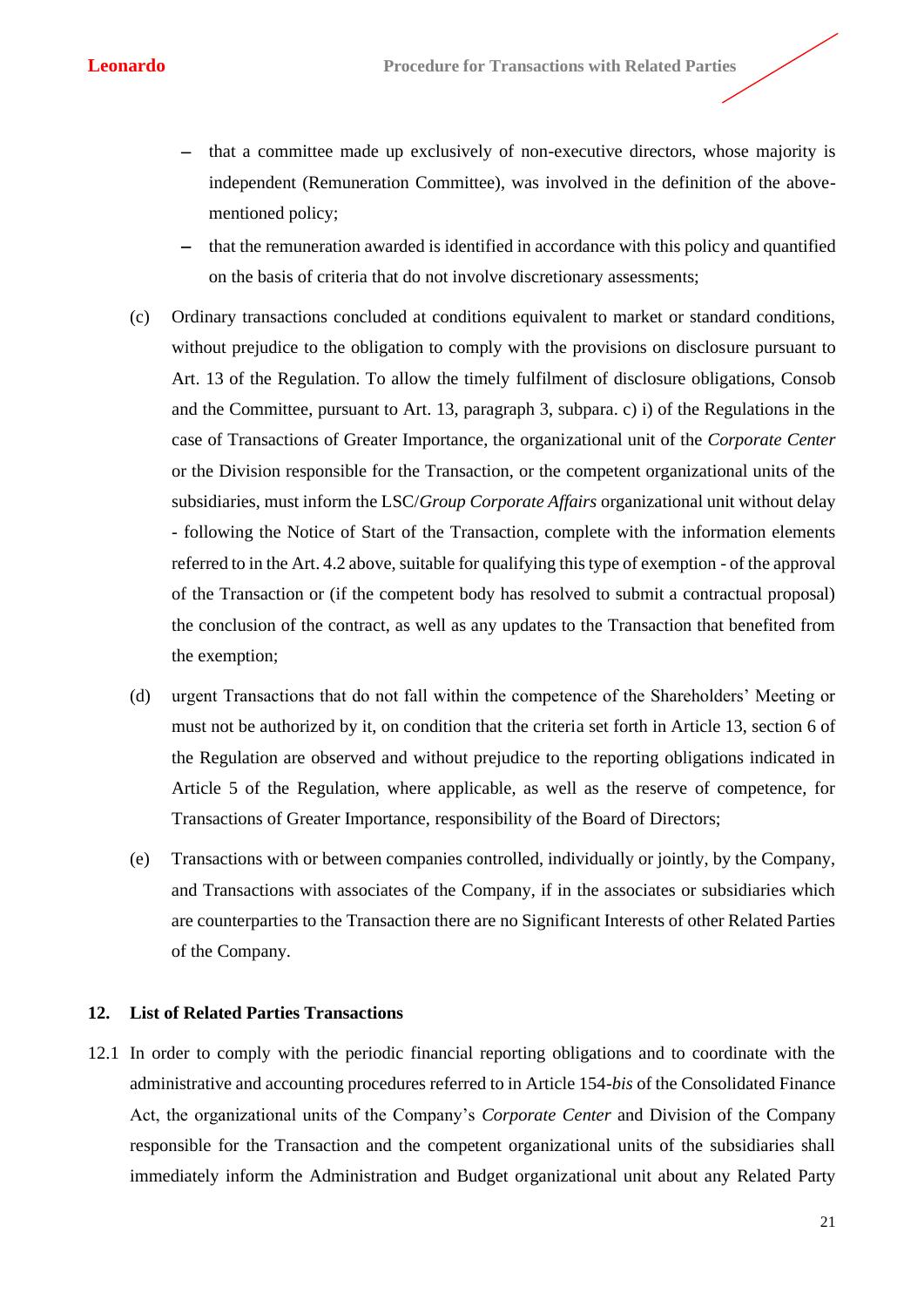Transactions concluded during the reference period.

- 12.2 The aforementioned organizational unit shall prepare a list in electronic format, indicating all Related Parties Transactions arranged either directly or through subsidiaries, with the indication of the counterparty, amount of each Transaction, the dates of issue of any Committee opinion as well as the start and end of the Transaction; the list will also contain specific evidence of the Ordinary Transactions of Greater Relevance concluded at conditions equivalent to market or standard conditions, which have therefore benefited from the exemption pursuant to Art. 11.2 subpara. (c) of the Procedure.
- 12.3 The Executive in charge of preparing the Company's accounting document is entitled to access the list referred to in Article 12.2 above at any time.

#### <span id="page-21-0"></span>**13. Final provisions**

- 13.1 The Board of Directors of Leonardo shall periodically assess, at least once every three years, the suitability of this Procedure and the opportunity to carry out its review, also in the light of the application practices, approving any related changes based on the opinion issued in preventive approach from the Committee for Transactions with Related Parties.
- 13.2 The Chief Executive Officer may make additions and/or amendments to the Procedure, promptly informing the Committee, in the following cases:
	- should adjustments of a purely formal nature be made,
	- to implement changes in the Company's organizational structure,
	- for adaptations of the Procedure to legislative or regulatory provisions.
- 13.3 The Company has decided not to adopt the grounds for exemption for urgent Transactions carried out in the crisis situations referred to in Article 11, section 5 of the Regulation.

#### <span id="page-21-1"></span>**14. Effective date and updates of the Procedure**

The provisions of the Procedure, approved on 26 November 2010 and enforced from 1 January 2011, have been updated on 13 December 2011, on 19 December 2013, as well as on 22 December 2015 (with effect from 1 January 2016), on 20 December 2016 (with effect from 1 January 2017), on 5 February 2021, on 18 December 2019, on 17 June 2021 (effective from 1 July 2021) and on 17 March 2022.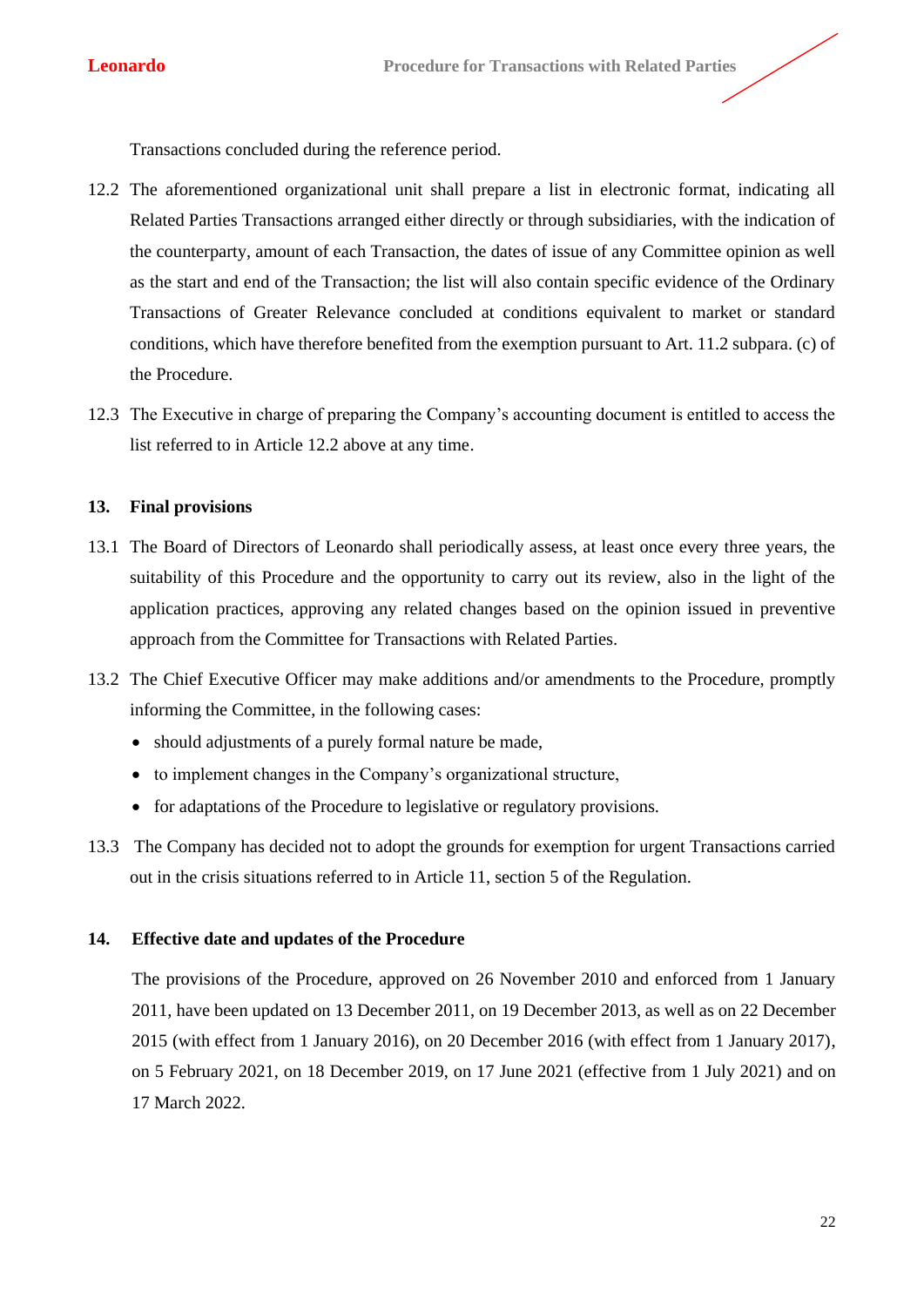#### **Annex 1**

<span id="page-22-0"></span>*(Appendix to Consob Regulation No. 17221/2010, as amended and supplemented)*

#### **Definitions of Related Parties and Related Party Transactions**

<span id="page-22-2"></span><span id="page-22-1"></span>**and definitions functional to them according to the international accounting standards**

**1. Definitions of related parties and related party transactions according to the international accounting principles**

For the purposes of Article 3, paragraph 1, subpara. a), of this regulation, the definitions contained in the international accounting standards, referred to below apply:

### *Related Parties*

**A** *related party* **is a person or entity that is related to the entity that draws up the financial statements.**

- (a) **A person or a close family member of that person is related to an entity that draws up the financial statements if said person:**
	- *(i)* has control or joint control of the entity that draws up the financial statements;
	- *(ii)* has a significant influence on the entity that draws up the financial statements; or
	- (iii) is one of the Executives with Strategic Responsibilities of the entity that draws up the financial statements or of one of its parent companies.
- *(b)* **An entity is related to an entity that prepares the financial statements if any of the following conditions applies:**
	- *(i)* the entity and the entity that draws up the financial statements are part of the same group (which means that each parent, subsidiary and company of the group is related to the others);
	- *(ii)* an entity is an associate or a *joint venture* of the other entity (or an associate or a *joint venture* belonging to a group of which the other entity is part);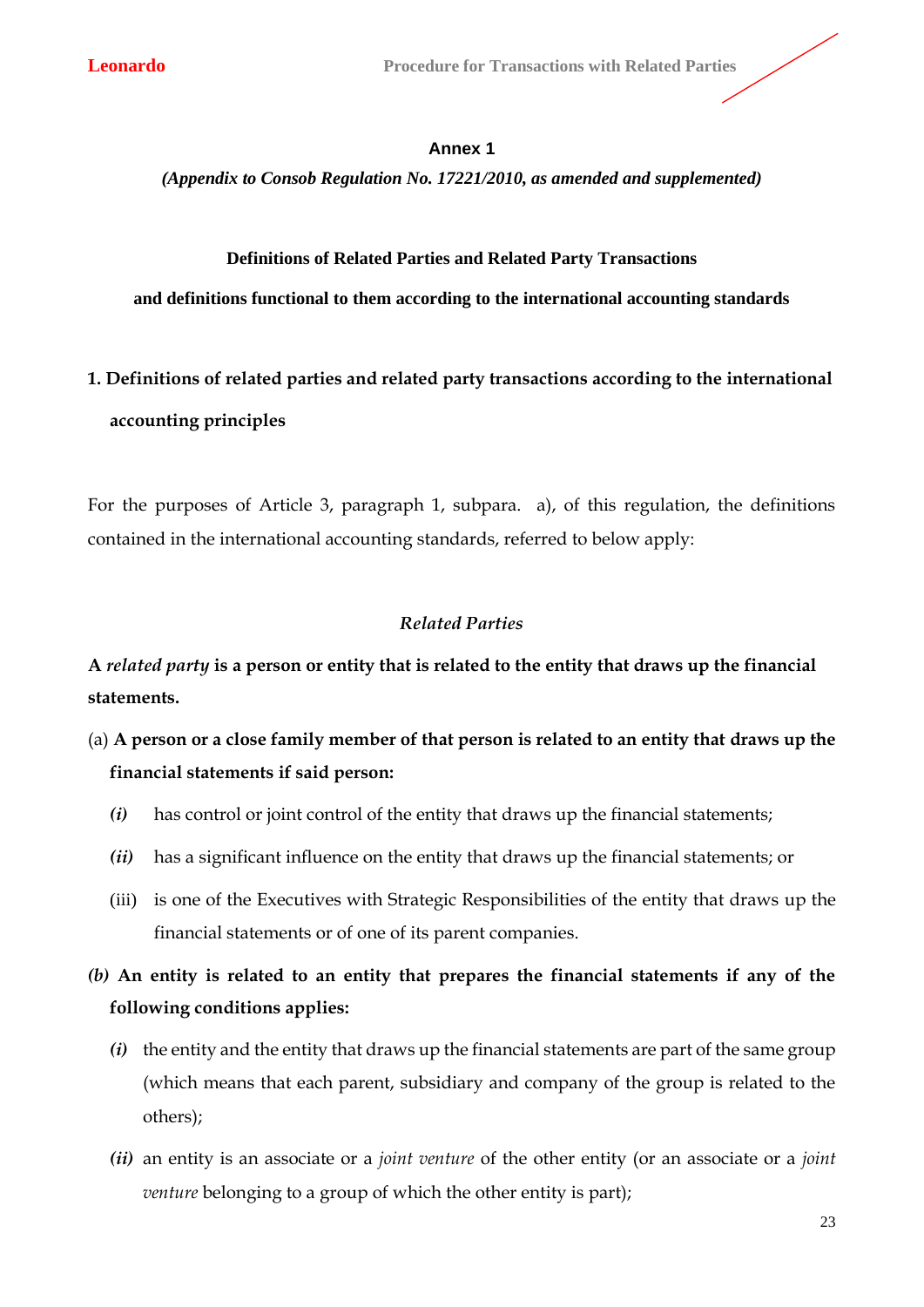- (iii) both entities are *joint ventures* of the same third party;
- (iv) one entity is a *joint venture* of a third entity and the other entity is an associate of the third entity;
- *(v)* the entity is represented by a benefit plan subsequent to the end of the relationship of work for the employees of the entity that draws up the financial statements or of an entity related to it;
- *(vi)* the entity is controlled or jointly controlled by a person identified in item *(a)*;
- *(vii)* a person identified in item *(a)(i)* has a significant influence on the entity or is one of the Executives with Strategic Responsibilities of the entity (or one of its parent companies) [**IAS 24, para. 9**]**.**

**In the definition of a related party, an associate includes the subsidiaries of the associate and a** *joint venture* **includes the subsidiaries of the** *joint venture***.** Therefore, for example, a subsidiary of an associated company and the investor who has significant influence over the associated company are connected to each other [**IAS 24, para. 12**].

### *Transactions with related parties*

**A transaction with a related party is a transfer of resources, services or obligations between a company and a related party, regardless of whether a consideration has been agreed [IAS 24, para. 9] <sup>3</sup>**.

# **2. Definitions functional to those of "related parties" and "transactions with related parties" according to the international accounting standards**

The terms **"control"**, **"joint control"** and **"significant influence"** are defined in **IFRS 10**, in **IFRS 11** (Arrangements for joint control) and in **IAS 28** (Investments in associated companies and

**<sup>3</sup> These operations include:**

**<sup>-</sup> merger, demerger by incorporation or demerger in a strictly non-proportional sense, where carried out with related parties;**

**<sup>-</sup> decisions relating to the allocation of remuneration and economic benefits, in any form, to the members of the BoD and Supervisory Board and to Executives with Strategic Responsibilities.**